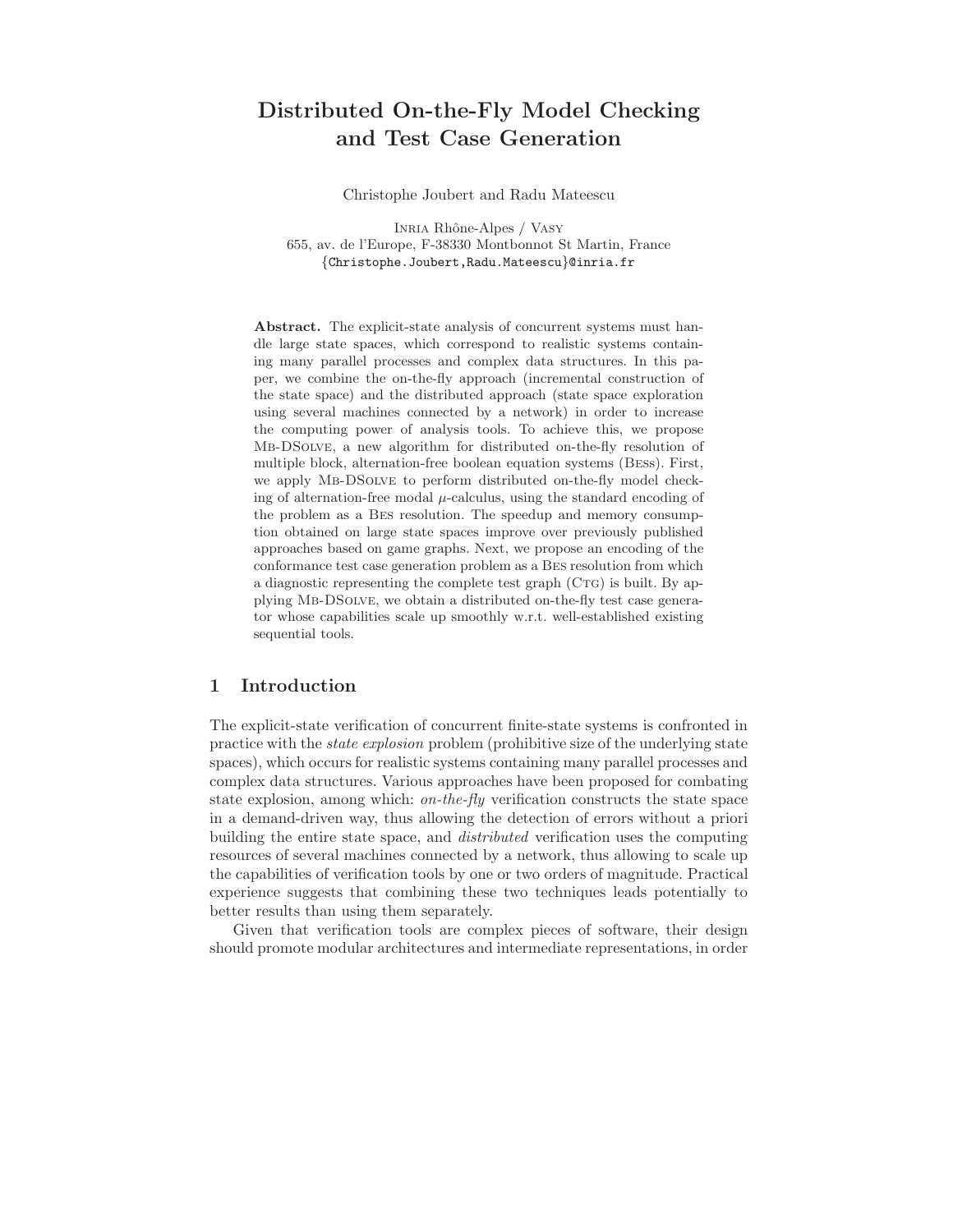to reuse existing achievements as much as possible. *Boolean Equation Systems* (Bess)[22] are a useful intermediate representation for various verification problems, such as model checking of modal  $\mu$ -calculus [1, 22], equivalence checking [2, 24], and partial order reduction [28]. Numerous sequential algorithms for on-thefly Bes resolution were proposed [1, 31, 22, 26], some of them being subject to generic implementations, such as the Cæsar Solve library [25], which serves as computing engine for the model checker EVALUATOR  $[26, 24]$ , the equivalence checker BISIMULATOR  $[24, 3]$ , and the reductor TAU\_CONFLUENCE  $[28, 25]$ , developed within the CADP toolbox [11]. Due to their modular architecture, distributed versions of these tools can be obtained in a straightforward manner by developing distributed Bes resolution algorithms, such as DSolve [17], which handles Bess with a single equation block and underlies the distributed version of Bisimulator [16].

In this paper, we propose Mb-DSolve, a new distributed on-the-fly resolution algorithm for multiple block, alternation-free Bess. The algorithm is based upon a distributed breadth-first exploration of the *boolean graph* [1] representing the dependencies between boolean variables of a Bes. Our first application of Mb-DSolve was the distributed on-the-fly model checking of alternation-free  $\mu$ -calculus formulas (as computing engine for EVALUATOR), using the standard translation of the problem into a Bes resolution [19, 6, 1]. The only existing distributed on-the-fly algorithm for solving this problem was proposed in [4] and is based on *game graphs*, stemming from a game-based formulation of the problem [29]. The latest version of this algorithm, called PTCL1 and implemented in the model-checker UPPDMC  $[13]$ , has an extension, called PTCL2, which is also able to handle  $\mu$ -calculus formulas of alternation depth 2 [21] and exhibits good performance on large state spaces, such as those of the VLTS benchmark suite<sup>1</sup>. Although the two algorithms MB-DSOLVE and PTCL1 are graph-based and therefore similar in spirit, Mb-DSolve allows all machines involved in the distributed computation to handle simultaneously all equation blocks of a Bes, thus potentially reaching a higher degree of concurrency than PTCL1, which at a given moment synchronizes and employs all machines to solve a precise part, called *component*, of the game graph. This intuition is confirmed experimentally on large states spaces from the VLTS benchmark.

Our second application of Mb-DSolve was the distributed on-the-fly generation of conformance test cases from specifications and test purposes (both given as state spaces), following the approach advocated in the Tgv tool [15]. To achieve this, we proposed an encoding of the test generation problem as a Bes resolution from which a diagnostic representing the *Complete Test Graph* (Ctg) is built, and we implemented it within CADP in a tool named EXTRACTOR. This led to sequential and distributed test case generation functionalities, obtained by applying the algorithms of Cæsar Solve optimized for disjunctive/conjunctive Bess [25] and Mb-DSolve, respectively. The Bes technology proved again its usefulness: the performance of the sequential version of EXTRACTOR exhibits comparable performances with the optimized algorithms of Tgv, and the dis-

 $1$  http://www.inrialpes.fr/vasy/cadp/resources/benchmark\_bcg.html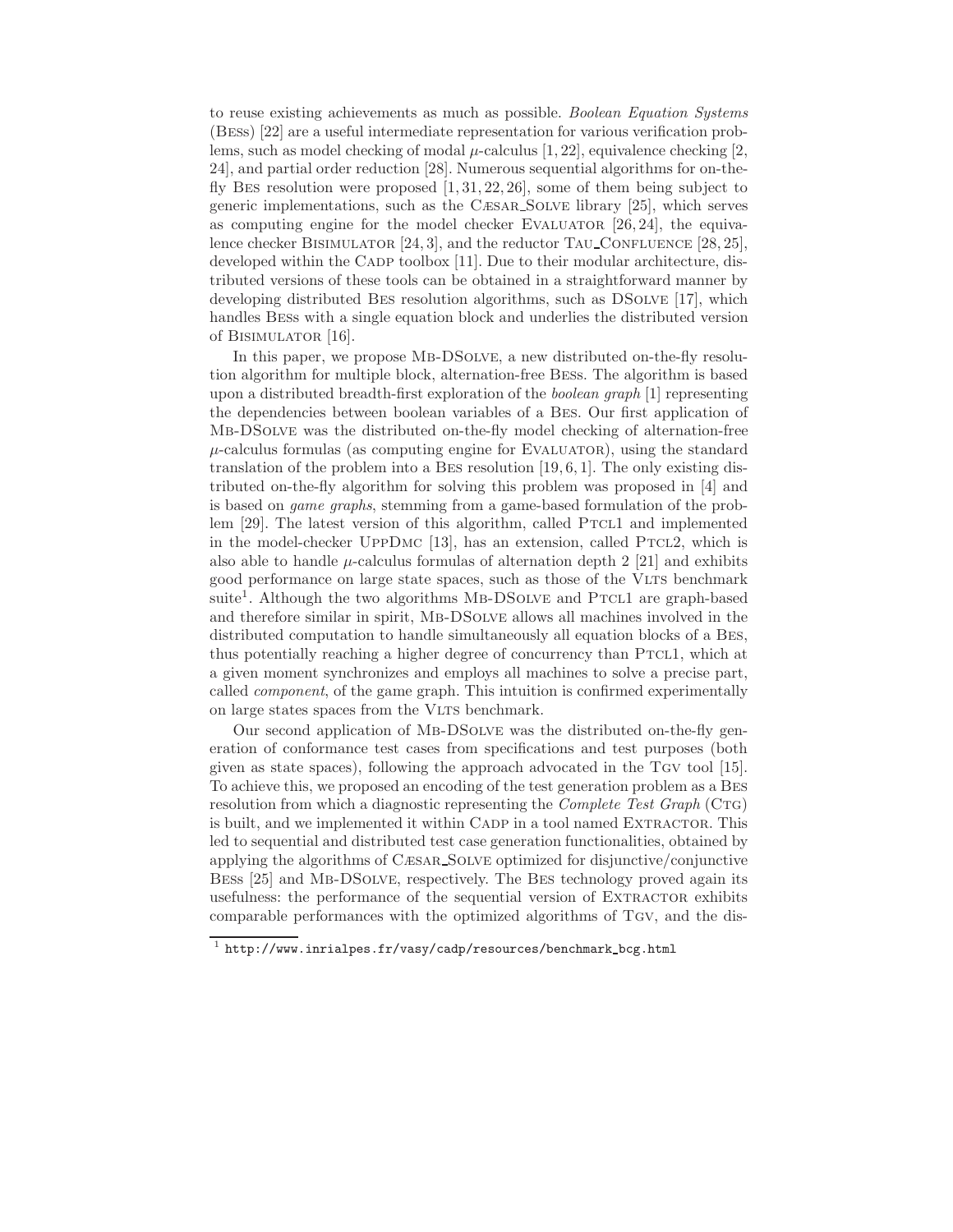tributed version scales smoothly to larger systems. As far as we know, this is the first attempt of building a distributed on-the-fly conformance test generator.

The paper is organized as follows. Section 2 recalls basic definitions of Bess and describes in detail the Mb-DSolve resolution algorithm. Section 3 translates the problems of model checking alternation-free  $\mu$ -calculus formulas and of conformance test case generation into Bes resolutions. Section 4 shows experimental data comparing the performance of the distributed tools with their sequential versions and with other similar distributed tools. Finally, Section 5 gives some concluding remarks and directions for future work.

### **2 Distributed Local Resolution of Alternation-Free BESs**

We first define the framework underlying the manipulation of alternation-free Bess, and then we present the Mb-DSolve algorithm for distributed on-the-fly resolution.

#### **2.1 Alternation-Free BESs**

A Boolean Equation System (BES) [1, 22], defined over  $\mathcal{X}$ , a set of boolean variables, is a tuple  $B = (x, M_1, ..., M_n)$ , where  $x \in \mathcal{X}$  is a boolean variable and  $M_i$  are equation blocks  $(i \in [1, n])$ . Each block  $M_i = \{x_j \stackrel{\sigma_i}{=} op_j \mathbf{X}_j\}_{j \in [1, m_i]}$  is a set of minimal (resp. maximal) fixed point equations of sign  $\sigma_i = \mu$  (resp.  $\sigma_i = \nu$ ). The right-hand side of each equation j, from block  $M_i$ , is a pure disjunctive or conjunctive formula obtained by applying a boolean operator  $op_i \in \{ \vee, \wedge \}$  to a set of variables  $X_j \subseteq \mathcal{X}$ . The boolean constants false and true abbreviate the empty disjunction  $\forall \emptyset$  and the empty conjunction ∧ $\emptyset$ . A variable  $x_j$  depends upon a variable  $x_l$  if  $x_l \in \mathbf{X}_j$ . A block  $M_i$  depends upon a block  $M_k$  if some variable of  $M_i$  depends upon a variable defined in  $M_k$ . A block is *closed* if it does not depend upon any other blocks. A Bes is *alternation-free* if there are no cyclic dependencies between its blocks; in this case, the blocks are sorted topologically such that a block  $M_i$  only depends upon blocks  $M_k$  with  $k>i$ . The *main* variable x must be defined in block  $M_1$ .

The semantics  $[\![op_i{x_1,...,x_k}]\!]$ δ of a formula  $op_i{x_1,...,x_k}$  w.r.t.  $\mathbb{B}$  = {false, true} and a context  $\delta : \mathcal{X} \to \mathbb{B}$ , which must initialize all variables  $x_1, ...,$  $x_k$ , is the boolean value  $op_i(\delta(x_1), ..., \delta(x_k))$ . The semantics  $[M_i]\delta$  of a block  $M_i$ w.r.t. a context  $\delta$  is the  $\sigma_i$ -fixed point of a vectorial functional  $\Phi_{i\delta} : \mathbb{B}^{m_i} \to \mathbb{B}^{m_i}$ defined as  $\Phi_{i\delta}(b_1, ..., b_{m_i}) = (\llbracket op_j \mathbf{X}_j \rrbracket (\delta \oslash [b_1/x_1, ..., b_{m_i}/x_{m_i}]))_{j \in [1, m_i]},$  where  $\delta \oslash [b_1/x_1, ..., b_{m_i}/x_{m_i}]$  denotes a context identical to  $\delta$  except for variables  $x_1, \ldots, x_{m_i}$ , which are assigned values  $b_1, \ldots, b_{m_i}$ , respectively. The semantics of an alternation-free BES is the value of its main variable  $x$  given by the solution of  $M_1$ , i.e.,  $\delta_1(x)$ , where the contexts  $\delta_i$  are calculated as follows:  $\delta_n = \llbracket M_n \rrbracket |$  (the context is empty because  $M_n$  is closed),  $\delta_i = (\llbracket M_i \rrbracket \delta_{i+1}) \oslash \delta_{i+1}$  for  $i \in [1, n-1]$ (a block  $M_i$  is interpreted in the context of all blocks  $M_k$  with  $k>i$ ).

The *local* (or *on-the-fly*) resolution of an alternation-free BES  $B =$  $(x, M_1, ..., M_n)$  consists in computing the value of x by exploring the right-hand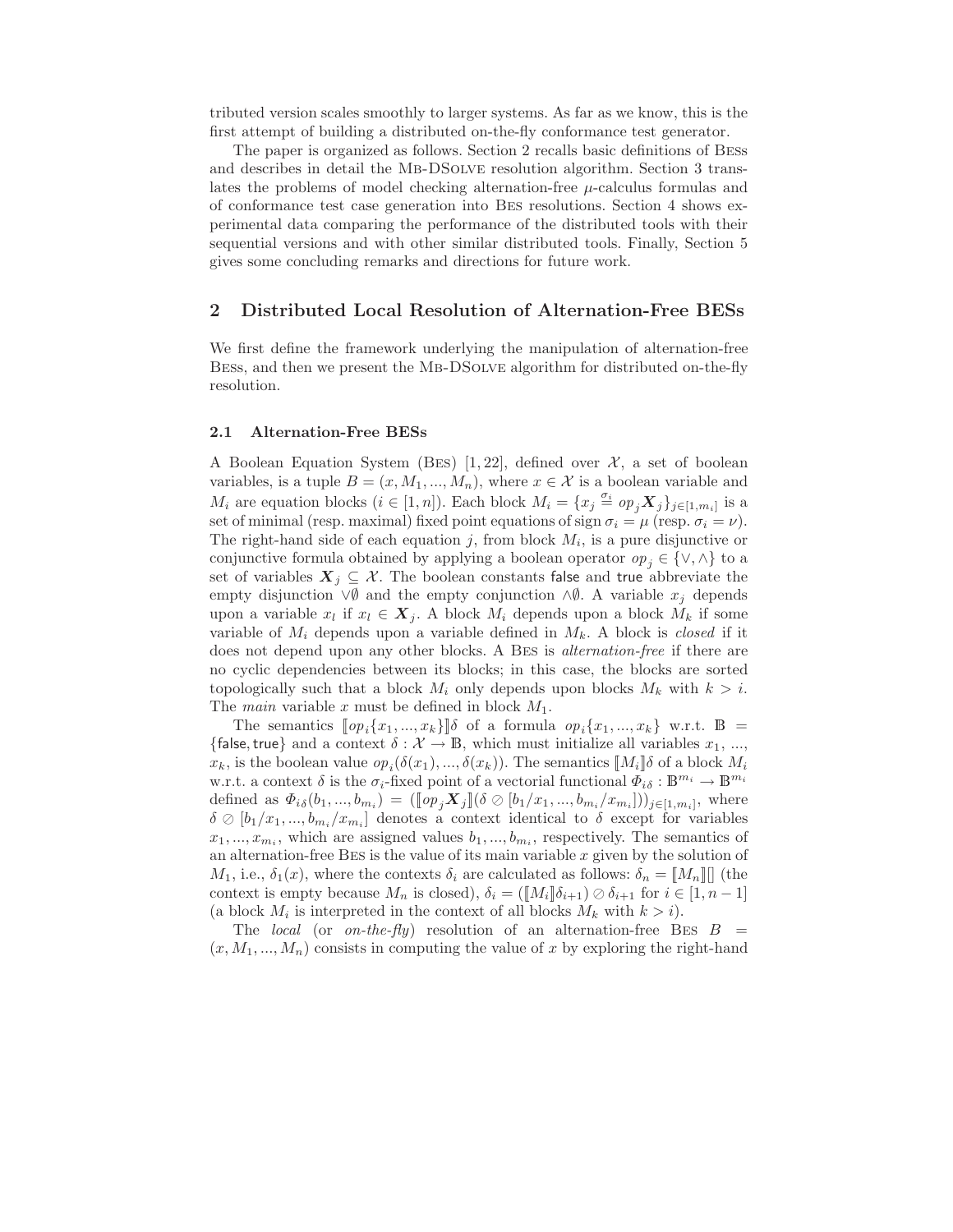sides of the equations in a demand-driven way, without explicitly constructing the blocks. Several sequential on-the-fly Bes resolution algorithms are available  $[6, 1, 22, 7]$ ; here we adopt the approach proposed in [1], which formulates the resolution problem in terms of the *boolean graph* encoding the dependencies between variables of the Bes (see Figure 2 for an example of Bes with three blocks and its associated boolean graph; black and white vertices denote false and true variables, respectively). The resolution of variable  $x$  amounts to perform a forward exploration of the dependencies going out of  $x$ , intertwined with a backward propagation of stable variables (whose value is determined) along dependencies; the resolution terminates either when  $x$  becomes stable (after propagation of some stable successors) or when the portion of boolean graph reachable from x is completely explored.

#### **2.2 Distributed Local Resolution Algorithm**

To achieve an on-the-fly distributed resolution of multiple block, alternation-free Bess, we have designed a new algorithm, called Mb-DSolve (for *MultiBlock Distributed SOLVEr*), which consists mainly of the following components.

**A distributed-memory architecture model.** Performances of distributed algorithms highly depend on the architecture on which they are executed. Distributed architectures that are targeted in this study, do not hold a shared memory and are rather generic, since they are essentially composed of machines interconnected through standard network (e.g., Gigabit Ethernet) present in most companies and laboratories. Examples of such architectures, based upon message passing, are the networks of workstations (Nows) and the clusters of Pcs.

**A SPMD programming model.** Each computing machine, called *worker node*, executes an instance of our distributed algorithm MB-DSOLVE (defined on Figure 1), according to the *Single Program, Multiple Data* (SPMD) programming model. Data is provided through the local exploration of the boolean graph associated to the Bes and by the reception of boolean variables (i.e., boolean graph vertices) sent from remote nodes. Equation blocks are processed by two intertwined graph traversals:  $(1)$  a local forward exploration, based on a DFs of the dependency graph between blocks (in EXPANSION at line 11), and on a BFS of the boolean graph of each block (in EXPAND at line  $(64)$ ), starting from the main variable  $x$ ; (2) a propagation of stable boolean variables (whose values have been computed) along backward dependencies (i.e., edges of the boolean graph). In addition to worker nodes, a special *supervisor* process, usually executed on the user local machine, is responsible for initializing the distributed computation by copying files and launching workers on remote nodes, for collecting statistics about the BES resolution, and for detecting (normal and urgent) termination. A description of the supervisor process associated to the DSolve resolution algorithm for single block Bess can be found in [17]. Its extension to multiple block Bess involves a multiplexing of the data structures for each equation block and of the distributed termination detection (DTD) algorithm in order to detect the partial termination of each block and the global termination of the resolution.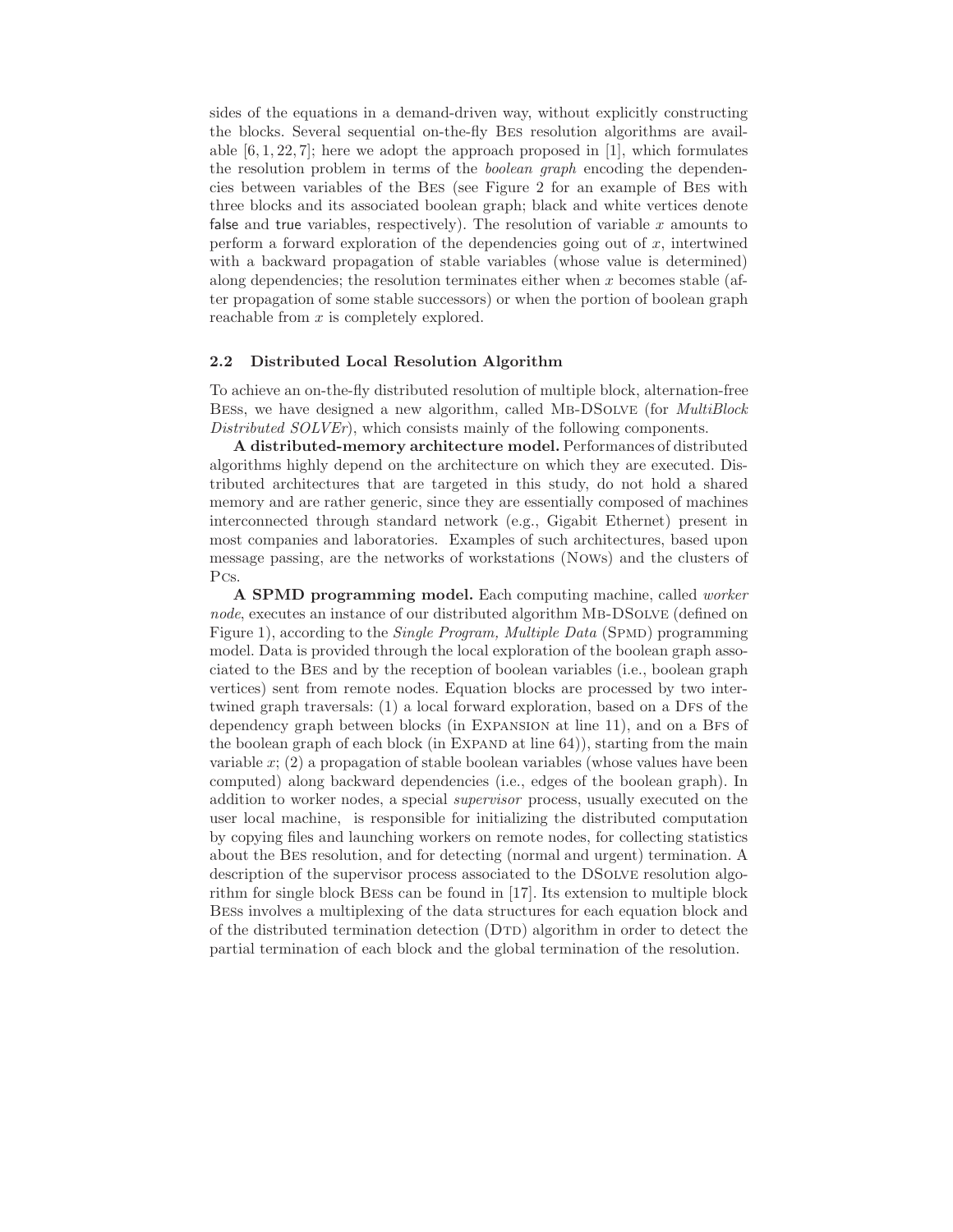1 MB-DSOLVE $(x,(V,E,L),N,P,h,i) \rightarrow \mathbb{B}$  :  $\begin{bmatrix} 47 \\ 48 \end{bmatrix}$ 2 **if**  $h(x) = i$  **then** 3  $S_{b(x)i} := \{x\};\ \ W_{b(x)i} := put(x, nil);$ <br>4 *initialize(x)* 4 *initialize(x)*<br>5 **endif**;  $term_{b(x)}$ 5 endif;  $term_{b(x)i} := false;$ <br>6 while  $\neg term_{b(x)i}$  do 6 while  $\neg term_{b(x)i}$  do<br>7 if IRECEIVE(*msq<sub>i</sub>*, 7 **if** IReceive(msg*i*, sender*i*) **then** 8 READ(*msg<sub>i</sub>*, *sender<sub>i</sub>*) 9 **elsif**  $(l_i := \text{STABILITYATION}?) \leq N$  **then** 10 Stabilization(l*i*) 11 **elsif**  $(k_i := \text{EXPANSION}?) \geq 1$  **then** 12 Expansion(k*i*) 13 **else** 14 RECEIVE(*msg<sub>i</sub>*, *sender<sub>i</sub>*);<br>15 READ(*msg<sub>i</sub>*, *sender<sub>i</sub>*) 15 Read(msg*i*, sender*i*) 16 **endif**  $\begin{vmatrix} 17 & \text{endwhile;} \\ 18 & \text{return } v(x) \end{vmatrix}$  $returnv(x)$ 19  $\text{READ}(m_i, s_i)$ : 20 **case**  $m_i$  is <br>21  $Exp(x_{ks})$ 21  $Exp(x_{ks_i}, y_{li}) \rightarrow \textbf{if } k \neq l \textbf{ then}$ <br>22  $Q_{li} \cup := \{(x_{ks_i}, y_{li})\}$ 22  $Q_{li} \cup := \{(x_{ks_i}, y_{li})\}$ <br>
23 **else** EXPAND $(x_{ks_i}, y_{li})$ 23 **else** Expand $(x_{ks_i}, y_{li})$  **endif**<br>24  $Evl(x_{ki}, y_{ls_i}) \rightarrow$  **if**  $k \neq l$  **then** 24  $Evl(x_{ki}, y_{ls_i}) \rightarrow \textbf{if } k \neq l \textbf{ then}$ <br>25  $exp\_req_{ki} - := 1 \textbf{ }$  $exp\_req_{ki}$  − := 1 **endif**; 26 **if**  $\neg stable(x_{ki})$  **then**<br>27 STABILIZE $(x_{ki}, y_{ls})$ 27 STABILIZE $(x_{ki}, y_{ls_i})$  endif<br>28 endcase endcase 29 STABILIZATION(*l*):<br>30 while  $B_{li} \neq \emptyset$ 30 **while**  $B_{li} \neq \emptyset \vee (term_{li} \wedge R_{li} \neq \emptyset)$  **do**<br>31 **if**  $B_{li} \neq \emptyset$  **then**  $y_{li} := det(B_{li})$ ; if  $B_{li} \neq \emptyset$  then  $y_{li} := get(B_{li});$ 32  $B_{li} \setminus := \{y_{li}\}$  else  $y_{li} := get(R_{li});$ 33  $R_{li} \leq \{y_{li}\}$  **endif**;<br>34 **forall**  $w_{ki} \in d(y_{li}) \wedge$ **forall**  $w_{kj}$  ∈  $d(y_{li})$  ∧  $(B_{li} \neq \emptyset \lor k \neq l)$ 35  $\wedge \neg \text{term}_{b(x)i} \wedge \neg \text{stable}(w_{kj})$  **do**<br>36 **if**  $h(w_{kj}) = i$  **then** 36 **if**  $h(w_{kj}) = i$  then<br>37 **if**  $k \neq l$  then example 37 **if**  $k \neq l$  **then**  $exp_{\mathcal{I}} \cdot reg_{ki} - := 1$ <br>38 **endif**:  $STABILITY(w_{ki}, y_{li})$ endif;  $S$ TABILIZE $(w_{kj}, y_{li})$ 39 else SENDING( $Evl(w_{kj}, y_{li}), h(w_{kj})$ )<br>40 endif 40 **endif** 41 **endfor**;  $d(y_{li}) := \emptyset$ 42 **endwhile** 43 STABILIZE $(w_{ki}, y_{lj})$ : 44 **if**  $((L(w_{ki}) = \vee) \wedge v(y_{li})) \vee$ 45  $((L(w_{ki}) = \wedge) \wedge \neg v(y_{lj}))$  then<br>46  $s(w_{ki}) := y_{li}; \ c(w_{ki}) := 0;$  $s(w_{ki}) := y_{lj}; \ \ c(w_{ki}) := 0;$  $stable(w_{ki}) := true$  $\text{else } c(w_{ki}) = \text{:= } 1 \text{ endif};$ 49 **if** stable( $w_{ki}$ ) **then**  $B_{ki} \cup := \{w_{ki}\}$ ;<br>50 **if**  $w_{ki} \in B_{ki}$  **then**  $B_{ki} \setminus := \{w_{ki}\}$ if  $w_{ki} \in R_{ki}$  then  $R_{ki} \setminus := \{w_{ki}\}\$ 51 **endif**;  $term_{b(x)i} := stable(x)$ <br>52 **endif** 52 **endif** 53 EXPANSION $(k)$ : 54 **if**  $W_{ki} = nil$  **then**<br>55 **forall**  $(x_{li}, y_{ki})$ forall  $(x_{lj}, y_{ki}) \in (Q_{ki})$ 56  $\wedge \neg term_{b(x)i}$  **do**<br>57 **if**  $j \neq i \vee \neg stable($ 57 **if**  $j \neq i \vee \neg stable(x_{lj})$ <br>58 **ihen** EXPAND $(x_{li})$ 58 **then** EXPAND $(x_{lj}, y_{ki})$ <br>59 **elsif**  $l \neq k$  **then** elsif  $l \neq k$  then 60 exp req*li* − := 1 **endif** 61 **endfor** 62 **else** 63  $x_{ki} := head(W_{ki}); W_{ki} := tail(W_{ki})$ <br>64 **forall**  $y_{li} \in E(x_{ki}) \wedge \neg term_{b(x)i}$ 64 **forall** y*lj* ∈ E(x*ki*) ∧ ¬term*b*(*x*)*<sup>i</sup>* 65  $\wedge \neg stable(x_{ki})$  **do**<br>66 **if**  $k \neq l$  **then**  $exp_T$ 66 **if**  $k \neq l$  **then**  $exp\_req_{ki} + := 1$ <br>67 **endif**; 67 **endif**;<br>68 **if**  $h(u)$ 68 **if**  $h(y_{lj}) = i$  **then**<br>69 **if**  $k \neq l$  **then** if  $k \neq l$  then 70  $Q_{li} \cup := \{(x_{ki}, y_{lj})\}$ 71 **else**  $\text{EXPAND}(x_{ki}, y_{lj})$  **endif**<br>
72 **else** 72 **else** 73 SENDING( $Exp(x_{ki}, y_{lj}), h(y_{lj})$ )<br>74 **endif** endif 75 **endfor** 76 **endif** 77 EXPAND $(x_{kj}, y_{li})$ :<br>78 if  $y_{li} \notin li$  then if  $y_{li} \notin li$  then 79  $S_{li}$  ∪ := { $y_{li}$ }; *initialize*( $y_{li}$ ); 80 **if**  $c(y_{li}) \neq 0$  **then**<br>81  $W_{li} := put(y_{li}, W)$ 81  $W_{li} := put(y_{li}, W_{li})$ <br>82 **else** stable $(y_{li}) := tru$ 82 **else**  $stable(y_{li}) := true$  **endif**<br>83 **endif** 83 **endif**; 84 **if**  $k \neq l \land y_{li} \notin R_{li}$  then<br>85  $R_{li} \cup := \{y_{li}\}\$ endif: 85  $R_{li} \cup := \{y_{li}\}$  endif;<br>86 if  $stable(y_{li})$  then if  $stable(y_{li})$  then 87 **if**  $y_{li} \in R_{li}$  **then**  $R_{li} \setminus := \{y_{li}\}\$ <br>88 **endif**; 88 **endif**;<br>89 **if**  $h(x)$ 89 **if**  $h(x_{kj}) = i$  **then**<br>90 **if**  $k \neq l$  **then** ex **if**  $k \neq l$  **then**  $exp\_req_{li}$  – := 1 91 **endif**;  $STABILITY(x_{kj}, y_{li})$ 92 **else**  $B_{li} \cup := \{y_{li}\};$ <br>93  $d(y_{li}) \cup := \{x_{ki}\}$ 93  $d(y_{li}) \cup := \{x_{kj}\}\)$  endif<br>94 **else**  $d(y_{li}) \cup := \{x_{kj}\}\$  endif **else**  $d(y_{ii}) \cup \{x_{kj}\}$  **endif** 

**Fig. 1.** Distributed local resolution of multiple block, alternation-free Bes using its boolean graph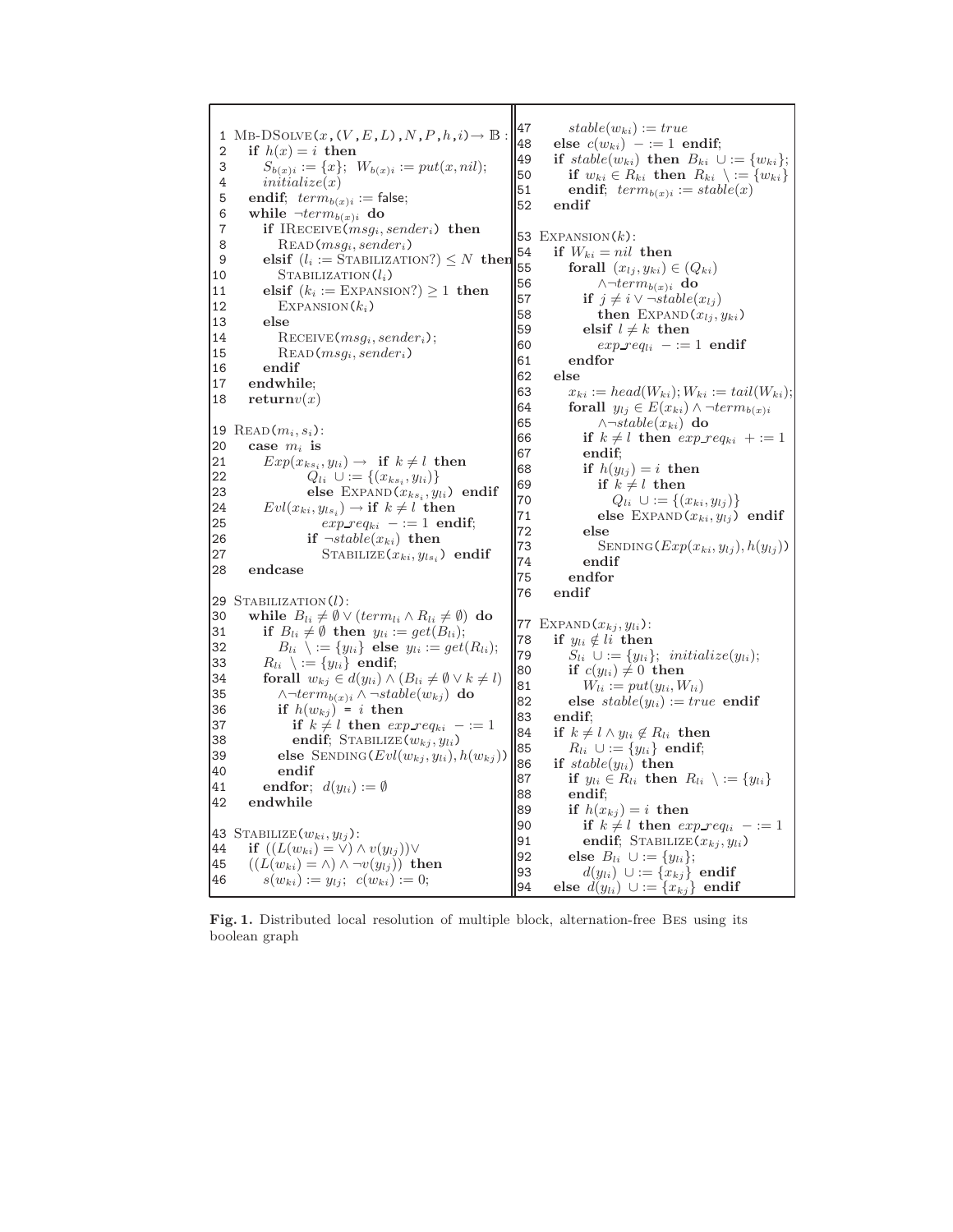The function Mb-DSolve, presented on Figure 1, describes the behavior of a worker node  $i: [1..P]$  during a distributed resolution on P nodes of the main variable  $x \in V$  of the multiple block BES  $B = (x, M_1, ..., M_N)$  composed of N blocks and defined by the boolean graph  $(V, E, L)$ , where  $V = \{x_j \mid j \in [1, m_i]\}$ is the set of *vertices* (boolean variables),  $E: V \to 2^V$ ,  $E = \{x_j \to x_k \mid x_k \in X_j\}$ , the set of *edges* (dependencies between variables), and  $L: V \to \{V, \wedge\}$ ,  $L(x_i) =$  $op_i$ , the *vertex labeling* (disjunctive or conjunctive). The set of successors of a vertex x is noted  $E(x)$ . Data distribution is ensured by a static hash function  $h: V \to [1..P]$  globally known by all workers. Upon termination, the function returns the final boolean value computed for the main variable x.

Due to space limitations, only the main part of MB-DSOLVE is detailed on Figure 1. To each block k is associated, locally to node i, a set  $S_{ki} \subseteq V$  which stores visited vertices, a BFs queue  $W_{ki}$  which stores vertices visited but not explored yet, and three variable sets  $B_{ki}$ ,  $R_{ki}$ , and  $Q_{ki}$  (all initially empty) used to store stable variables, unstable variables with an interblock predecessor dependency, and interblock transitions pending to be explored, respectively.  $exp\_req_{ki}$ , initialized to 0, gives the number of interblock transitions starting from variables in block  $k$  locally to node  $i$ , which needs to be eventually traversed by propagating he values of stable target variables. To each vertex  $y_{ki}$  are associated four informations: a counter  $c(y_{ki})$ , which keeps the number of  $y_{ki}$ 's successors that must be stabilized in order to make the value of  $y_{ki}$  stable, its boolean value  $v(y_{ki})$ , a set  $d(y_{ki})$  containing the vertices that currently depend upon  $y_{ki}$ , and  $stable(y_{ki})$  indicating if  $y_{ki}$  has a stable value (i.e., if  $c(y_{ki}) = 0$  or if  $y_{ki}$  belongs to a completely explored and stabilized portion of block k). These informations are set up by  $initialize(y_{ki})$  as follows: depending on fixed point sign,  $\mu$  or  $\nu$ , and variable type,  $\wedge$  or  $\vee$ ,  $c(y_{ki})$  is initialized to  $|E(y_{ki})|$  (i.e., if  $(\sigma(b(x)) = \mu \wedge L(x) = \wedge) \vee (\sigma(b(x)) = \nu \wedge L(x) = \vee)$  or 1 otherwise;  $v(y_{ki})$  is initialized w.r.t. the fixed point sign defining the variable  $y_{ki}$  (i.e., if  $\sigma(b(x)) = \mu$ then false);  $d(y_{ki})$  is initially empty; and  $stable(y_{ki})$  is initially false.

At each iteration of the main while-loop (lines 6–17), received messages are processed first (lines 7–8). Then, the block with minimal index  $l_i \in [1, N]$  that has stable variables not propagated yet (i.e.,  $B_{li} \neq \emptyset$ ) or that is completely explored but contains interblock predecessor dependencies not yet traversed by backward propagation of stable values (i.e.,  $term_{li} \wedge R_{li}$ ), is returned by STABILIZATION and stabilized by STABILIZATION $(l_i)$  (lines 9–10). If such block does not exist, the block  $k_i$  with maximal index that has a non-empty BFS queue (i.e.,  $W_{ki} \neq nil$ ) or that is completely explored and contains pending resolution requests on unvisited variables (i.e.,  $exp\_req_{ki} = 0 \land B_{ki} =$  $R_{ki} = \emptyset \wedge term_{ki} \wedge Q_{ki} \neq \emptyset$ , is returned by EXPANSION and explored with EXPANSION( $k_i$ ) (lines 11–12). Finally, if there is no more work on any block, the worker i remains blocked on reception, waiting, e.g., for termination detection messages sent by the supervisor (lines 14–15).

**A distributed generation of diagnostics (examples and counterexamples).** The result of the distributed Bes resolution must be accompanied by a diagnostic (example or counterexample) which provides the minimal amount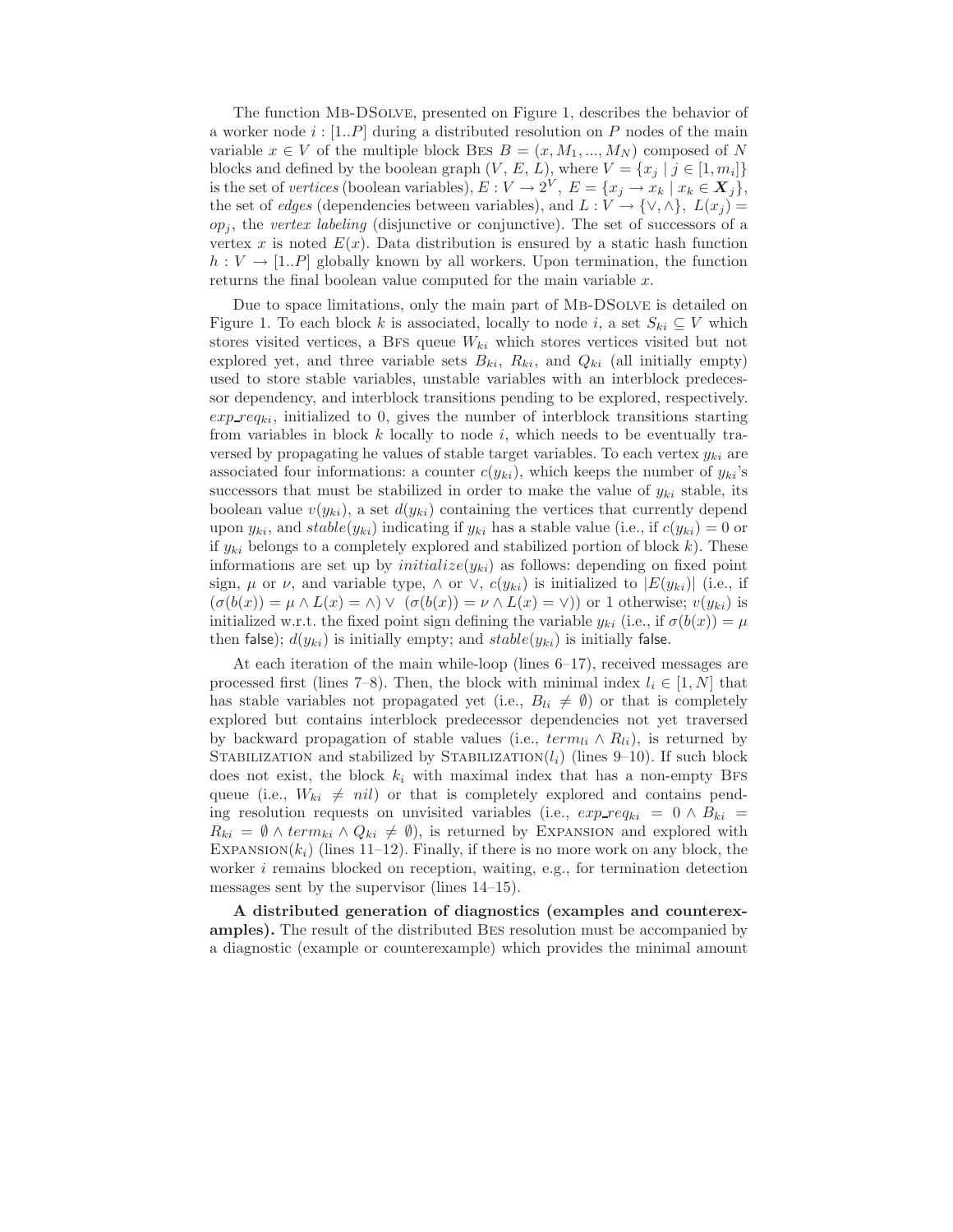of information needed for understanding the value computed for the main variable x. Mb-DSolve computes diagnostic information in the form of a boolean subgraph rooted at x, following the approach proposed in [23]. The minimal information necessary for producing the diagnostic is stored as  $s(w_{ki}$  (line 46), indicating the successor of variable  $w_{ki}$  that stabilized it after a backward propagation (e.g., a true successor of an ∨-variable). This provides an implicit, distributed representation of the diagnostic, which can be explored on-the-fly once the resolution has finished.

**A distributed termination detection for each equation block.** The variable  $term_{b(x)i}$  is set to true when distributed termination of the BES resolution is detected. Conditions of termination are: either the main variable  $x$ has been stabilized  $(c(x) = 0)$  during backward propagation (line 51), or the boolean graph has been completely explored, i.e., all local working sets of variables are empty  $(\forall i \in [1..P], k \in [1..N] \cdot W_{ki} = nil \wedge B_{ki} = R_{ki} = Q_{ki}$  $\emptyset \wedge exp\_req_{ki} = 0$  and no more messages are transiting through the network. Our proposed distributed algorithm contains a mechanism of partial termination detection  $term_{ki}$  given a block k under resolution on node i. This approach enables to obtain a fine-grain parallelism of the Bes resolution by allowing concurrent distributed graph traversals on different blocks at the same time. The inactivity detection of the nodes locally to the resolution of a particular block, enables to speedup the overall Bes resolution by increasing the number of blocks explored in parallel, and then, the probability of finding more rapidly a partially solved block from which stable values can be propagated.

Our DTD is based on the four-counter method presented in  $[27]$  on a starshaped topology with a central agent (the supervisor process) whose role is asymmetric to worker nodes [14]. Activity status of workers is regularly sent to the supervisor, which therefore has a global view of the computation and is able to initiate the DTD for an equation block with higher probability of success than traditional ring-based DTD algorithms.

**A linear complexity in time, memory and messages.** Mb-DSolve is based on the theory of boolean graphs underlying the sequential resolution algorithms for alternation-free Bess [1, 31]. It consists roughly of two intertwined traversals (forward and backward) of the boolean graph, with a worst-case time complexity  $O(|V| + |E|)$ . The same bound applies for memory complexity, due to dependencies (between variables in a same block, and between blocks) that are stored during resolution for eventual propagations of stable variables. The communication cost of Mb-DSolve can also be estimated, assuming that messages (excluding those for DTD) are sent for each *cross-dependency* (i.e., edge  $(x, y) \in E \mid h(x) \neq h(y)$ . Since the hash function h shares variables equally among nodes without *a priori* knowledge about locality, it also shares dependencies equally. Thus, the number of cross-dependencies can be evaluated to  $((P-1)/P) \cdot |E|$ , since statistically only  $|E|/P$  edges will be local to a node. Hence, the message complexity is  $O(|E|)$ , the worst-case being obtained with two messages (expansion and stabilization) exchanged per cross-dependency, i.e., at most  $2 \cdot ((P-1)/P) \cdot |E|$  messages. Theoretically, our DTD algorithm has also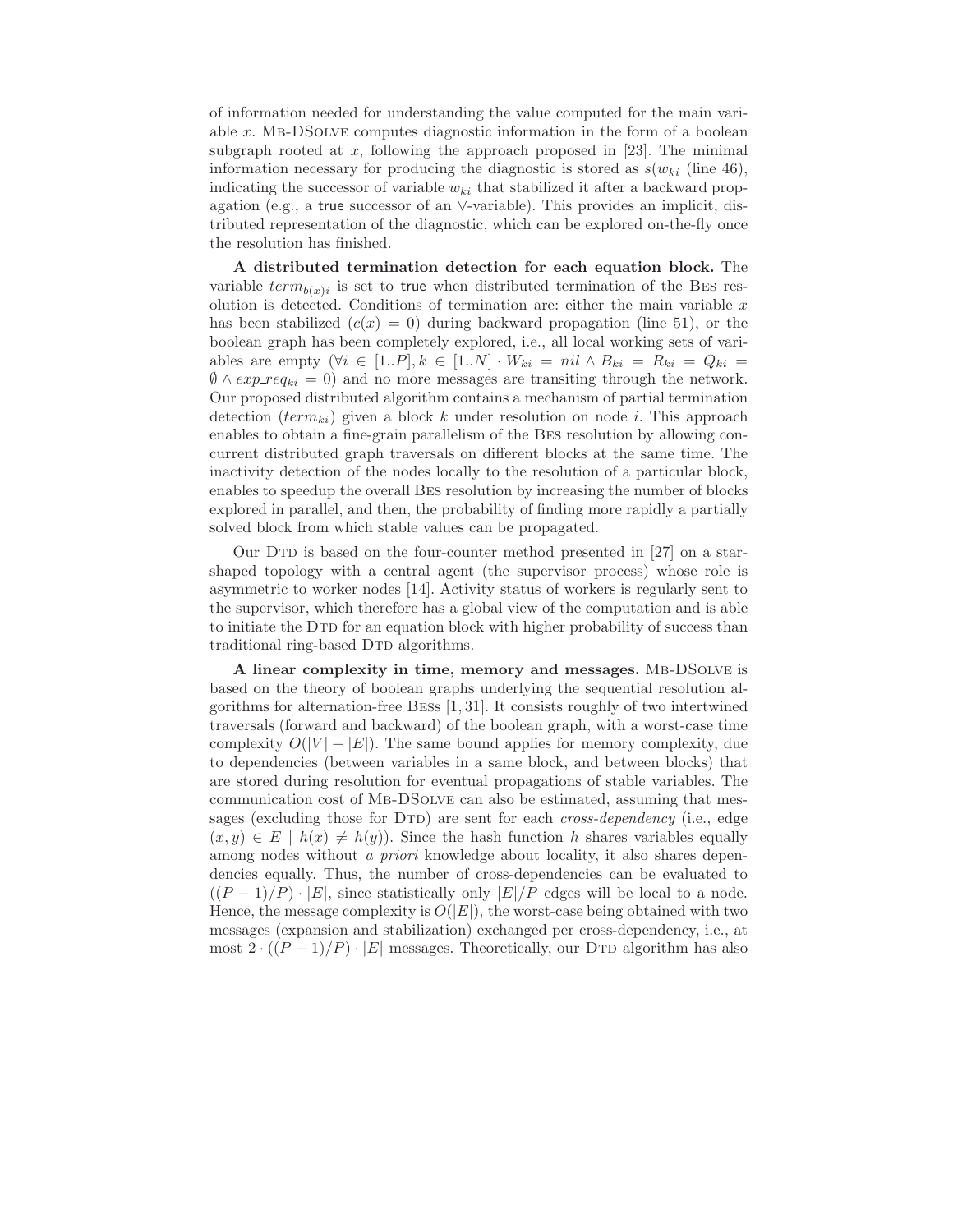a message complexity linear in the number of edges  $(O(|E|))$ , but in practice it reveals to be very efficient, with only 0.01% of total exchanged messages used for D<sub>TD</sub>, thanks to the supervisor process, which has an up-to-date global view of the computation.

**Illustration of the distributed local resolution.** Let us consider the boolean graph on the left part of Figure 2 as a simple multiple block, alternationfree BES example. It suggests that the distribution function  $h$  will map the given vertices onto three computation nodes (from  $P_1$  to  $P_3$ ) as shown on the right part of Figure 2. Starting with the main variable  $x_{1,1}$ , its successors  $x_{2,1}$  and  $x_{1,2}$  are computed locally to  $P_1$  and sent to node  $P_3$ , respectively. Now,  $x_{2,1}$ and  $x_{1,2}$  can be expanded in parallel with the effect that  $x_{3,1}$  is sent to node  $P_2$ , that  $x_{1,3}$  has an interblock predecessor dependency with  $x_{2,1}$ , and that  $x_{1,3}$ and  $x_{2,2}$  are computed locally to node  $P_3$ . Since  $x_{1,3}$  is an empty disjunction (i.e., a constant false), its value is stable and can be propagated through backdependencies (i.e., predecessor vertices) in o! rder to stabilize  $\wedge$ -vertex  $x_{2,1}$  but not ∨-vertex  $x_{1,2}$ . By further propagating stable values, such as the value false of  $x_{2,1}$ , we eventually stabilize the value of  $x_{1,1}$  to false.



**Fig. 2.** A multiple block, alternation-free Bes, its partitioned boolean graph, and the result of a distributed on-the-fly resolution for  $x_{1,1}$  on three nodes

Since the boolean graph is constructed on-the-fly (and asynchronously between nodes), only a portion of it needs actually to be explored, as shown by vertices  $x_{1,2}$  and  $x_{2,2}$  that can be excluded from possible explored portion (in light grey area). This example also gives in the dark grey area a possible diagnostic built upon resolution of the boolean graph. During the backward-propagation of stable values, some information can be saved to enable later diagnostic generation whose basic mechanism is to choose which successor vertex, if it exists, has directly stabilized the current vertex  $(s(w_{ki})$  at line 46). As previously indi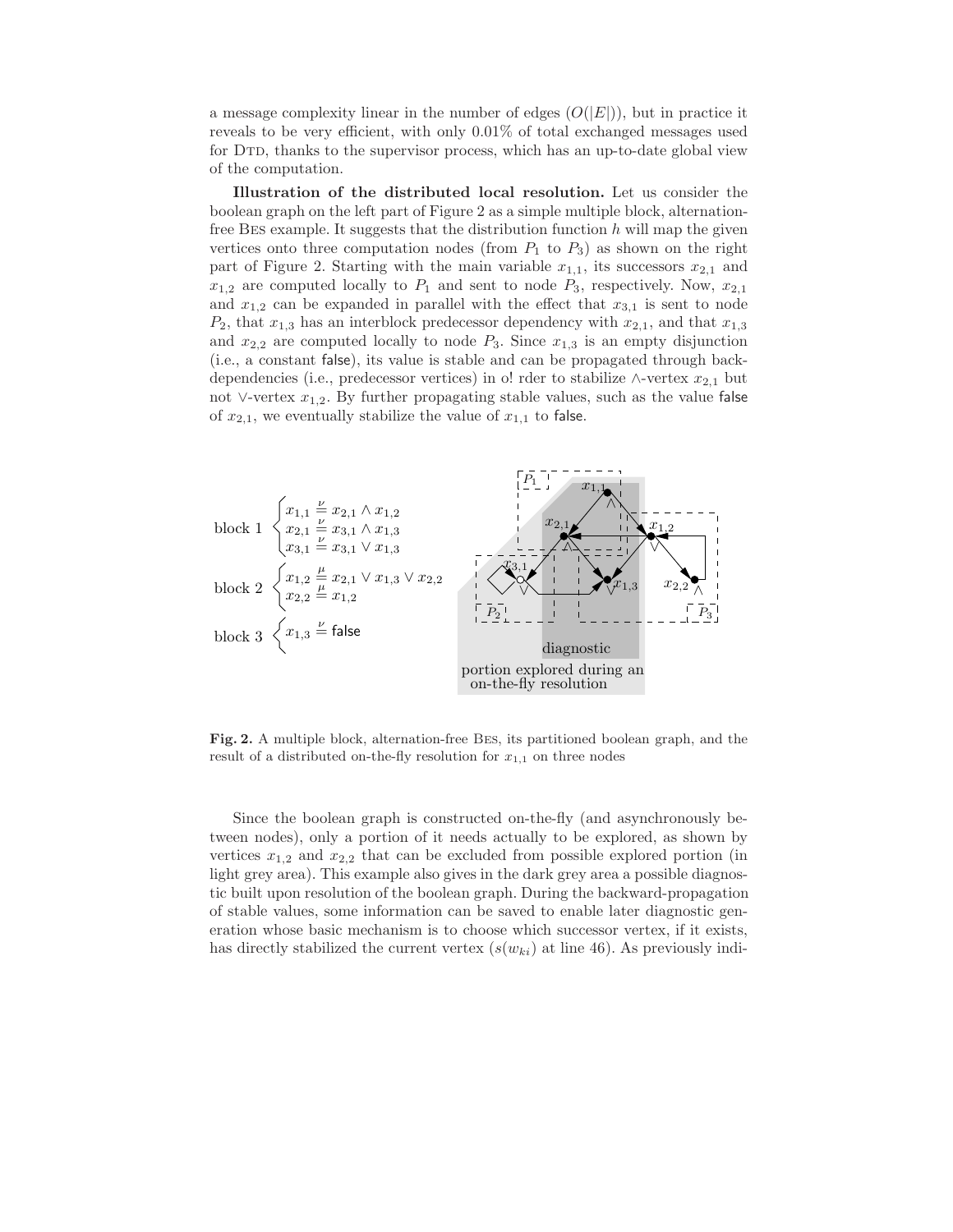cated, Mb-DSolve has such a feature and gives an implicit successor function permitting a distributed on-the-fly construction of the diagnostic.

## **3 Applications**

We illustrate in this section the application of the MB-DSOLVE algorithm on two analysis problems defined on *Labeled Transition Systems* (LTSs): model checking of alternation-free  $\mu$ -calculus formulas and generation of conformance test cases. An Lts is a tuple  $(S, A, T, s_0)$  containing a set of states S, a set of actions A, a transition relation  $T \subseteq S \times A \times S$  and an initial state  $s_0 \in S$ . A transition  $(s, a, s') \in T$ , noted also  $s \stackrel{a}{\rightarrow} s'$ , states that the system can move from state s to state s' by executing action a (s' is an a-successor of s). Both problems can be formulated as the resolution of a multiple block, alternation-free Bes, the second one essentially relying upon diagnostic generation for Bess. By applying Mb-DSolve as Bes resolution engine, we obtain distributed versions of the on-the-fly model checker Evaluator 3.5 [24] and the on-the-fly test generator TGV [15] of the CADP toolbox [11].

#### **3.1 Model checking for alternation-free mu-calculus**

Modal  $\mu$ -calculus [18] is a powerful fixed point based logic for specifying temporal properties on LTSs. Its formulas are defined by the following grammar (where  $X$ is a propositional variable):

 $\phi ::=$  false | true  $|\neg \phi | \phi_1 \vee \phi_2 | \phi_1 \wedge \phi_2 | \langle a \rangle \phi | [a] \phi | X | \mu X. \phi | \nu X. \phi$ 

Given an LTS  $(S, A, T, s_0)$ , a formula  $\phi$  denotes a set of states, defined as follows: boolean formulas have their usual set interpretation; modalities  $\langle a \rangle \phi$  (resp.  $[a] \phi$ ) denote the states having some (resp. all) a-successors satisfying  $\phi$ ; fixed point formulas  $\mu X.\phi$  (resp.  $\nu X.\phi$ ) denote the minimal (resp. maximal) solution of the equation  $X = \phi$ , interpreted over  $2^S$ . The local model checking problem amounts to establish whether the initial state  $s_0$  of an LTS satisfies a formula  $\phi$ , i.e., belongs to the set of states denoted by  $\phi$ .

The alternation-free fragment of the modal  $\mu$ -calculus, noted  $L^1_\mu$  [8], is obtained by forbidding mutual recursion between minimal and maximal fixed point variables.  $L^1_\mu$  benefits from model checking algorithms whose complexity is linear in the size of the LTS (number of states and transitions) and the formula (number of operators), while still allowing to express useful properties, since it subsumes CTL [5] and PDL [9]. The model checking of  $L^1_\mu$  formulas on LTSs can be encoded as the resolution of an alternation-free Bes [6, 20, 1]. We illustrate the encoding by considering the following formula, which states that the emission *snd* of a message is eventually followed by its reception *rcv* ('−' stands for 'any action' and ' $\bar{a}$ ' stands for 'any action different from a'):

$$
\nu X.([snd] \, \mu Y.(\langle - \rangle \, \text{true} \land [\overline{rcv}] \, Y) \land [-] \, X)
$$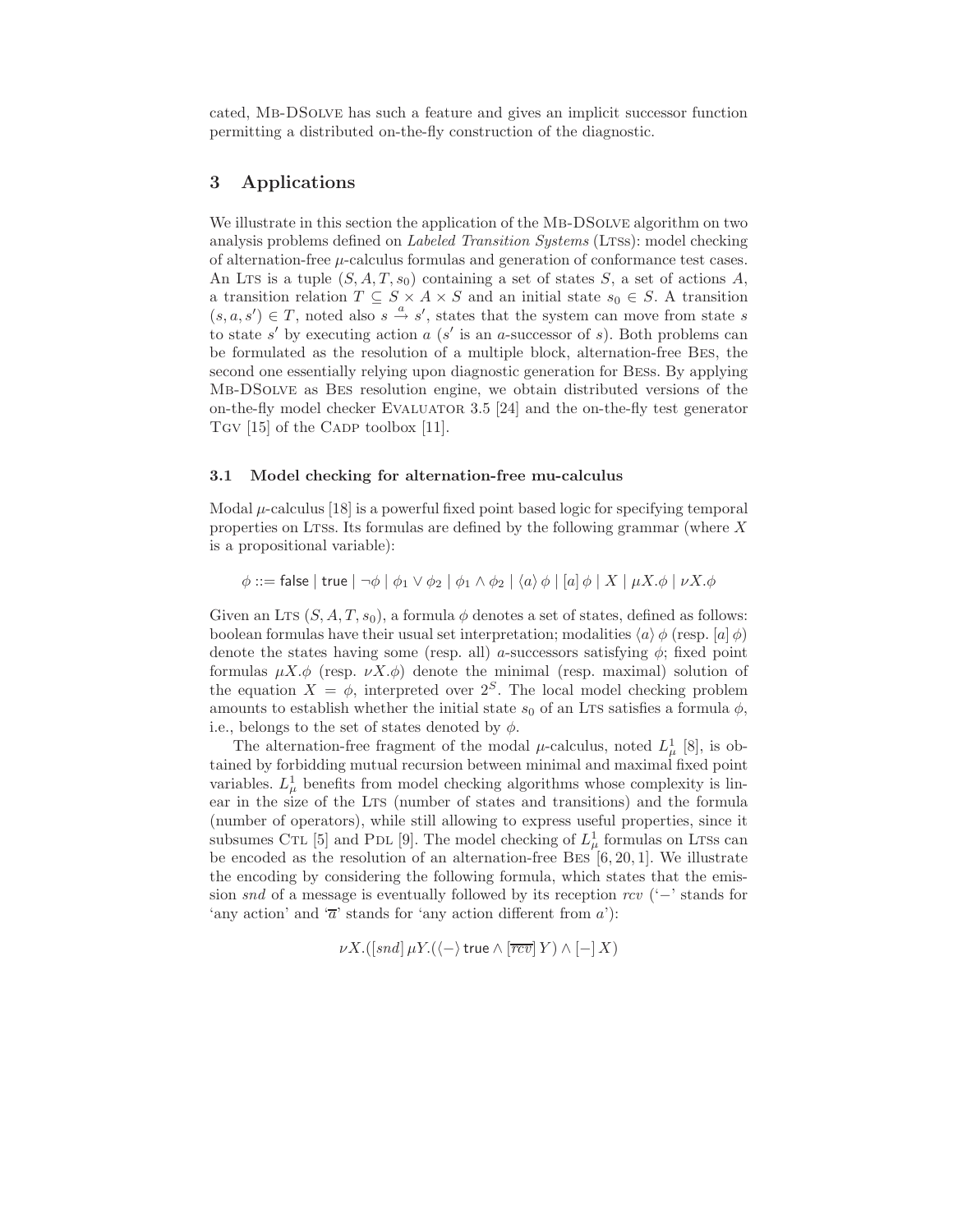The formula is translated first into a specification in Hml with recursion [19], which contains two blocks of modal equations:

$$
\{X =_\nu [snd] Y \land [-] X\}, \{Y =_\mu \langle -\rangle \text{true} \land [\overline{rcv}] Y\}
$$

Then, each modal equation block is converted into a boolean equation block by 'projecting' it on each state of the LTS:

$$
\{X_s =_{\nu} \bigwedge\nolimits_{s \xrightarrow{sd} s'} Y_{s'} \wedge \bigwedge\nolimits_{s \xrightarrow{} s'} X_{s'} \}_{s \in S}, \{Y_s =_{\mu} \bigvee\nolimits_{s \xrightarrow{} s'} \mathsf{true} \wedge \bigwedge\nolimits_{s \xrightarrow{r v} s'} Y_{s'} \}_{s \in S}
$$

A boolean variable  $X_s$  (resp.  $Y_s$ ) is true iff state s satisfies the propositional variable  $X$  (resp.  $Y$ ). Thus, the local model checking of the initial formula amounts to compute the value of variable  $X_{s_0}$  by applying a local BES resolution algorithm. This method underlies the on-the-fly model checker EVALUATOR 3.5 [26, 24] of CADP [11], which handles formulas of  $L^1_\mu$  extended with PDL-like modalities containing regular expressions over transition sequences.

#### **3.2 Conformance test case generation**

Conformance testing aims at establishing that the implementation under test  $(IUT)$  of a system is correct w.r.t. a specification. We consider here the conformance test approach advocated in the pioneering work underlying the Tgv tool [15]. We give only a brief overview of the theory used by Tgv and focus on the algorithmic aspects of test selection, with the objective of reformulating them in terms of Bes resolution and diagnostic generation.

The Iut and the specification are modelled as Input-output Ltss (IoLtss), which distinguish between inputs and outputs: e.g., the actions of the IoLTs of the specification  $M = (S^M, A^M, T^M, s_0^M)$  are partitioned into  $A^M = A^M_I \cup A^M_O \cup$  $\{\tau\}$ , where  $A_I^M$  (resp.  $A_O^M$ ) are input (resp. output) actions and  $\tau$  is the internal (unobservable) action. Intuitively, input actions of the IUT are controllable by the environment, whereas output actions are only observable. In practice, tests observe the execution traces consisting of observable actions of the Iut, but can also detect *quiescence*, which can be of three kinds: deadlock (states without successors), outputlock (states without outgoing output actions), and livelock (cycles of internal actions). For an IoLts M, quiescence is modelled by a *suspension automaton*  $\Delta(M)$ , an IoLTs which marks quiescent states by adding self-looping transitions labeled by a new output action  $\delta$ . The traces of  $\Delta(M)$ are called suspension traces of M. The conformance relation **ioco** [30] between the Iut and the specification  $M$  states that after executing each suspension trace of  $M$ , the (suspension automaton of the) IUT exhibits only those outputs and quiescences that are allowed by M.

Test generation requires a determinization of  $M$ , since two sequences with the same traces of observable actions cannot be distinguished. Since quiescence must be preserved, determinization must take place after the construction of the suspension automaton  $\Delta(M)$ .

A *test case* is an IoLTS  $TC = (S^{TC}, A^{TC}, T^{TC}, s_0^{TC})$  equipped with three sets of trap states **Pass** ∪ **Fail** ∪ **Inconc**  $\subseteq S^{TC}$  denoting verdicts. The actions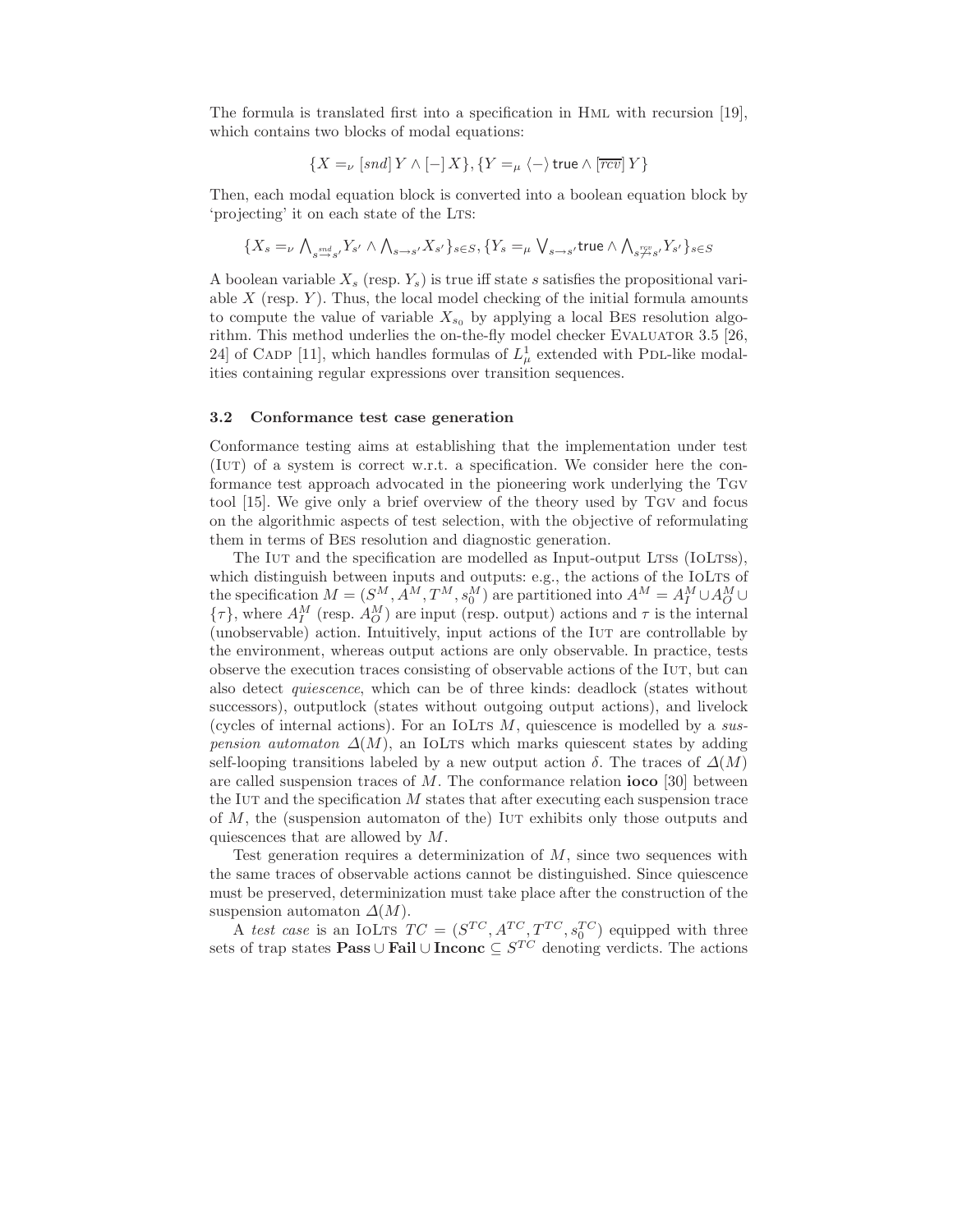of *TC* are partitioned  $A^{TC} = A^{TC}_I \cup A^{TC}_O$ , where  $A^{TC}_O \subseteq A^{M}_I$  (*TC* emits only inputs of M) and  $A_I^{TC} \subseteq A_O^{IUT} \cup {\delta}$  (*TC* captures outputs and quiescences of the Iur). A test case must satisfy several structural properties, detailed in [15].

The test generation technique of Tgv is based upon *test purposes*, which allow to guide the test case selection. A test purpose is a deterministic and complete IoLTs  $TP = (S^{TP}, A^{TP}, T^{TP}, s_0^{TP})$ , with the same actions as the specification  $A^{TP} = A^M$ , and equipped with two sets of trap states  $Accept^{TP}$  and  $Reject^{\text{TP}}$ , which are used to select targeted behaviours and to cut the exploration of M, respectively. Here we focus on the computation of the *complete test graph* (CTG), which contains all test cases corresponding to a specification and a test purpose, and therefore can serve as a criterion for comparison and performance measures.

The C<sub>TG</sub> is produced by T<sub>GV</sub> as the result of three operations, all performed on-the-fly: (a) computation of the synchronous product  $SP = M \times TP$  between the IoLTss of the specification and the test purpose, in order to mark accepting and refusal states; (b) suspension and determinization of *SP*, leading to  $SP^{vis}$  =  $det(\Delta(SP))$ , which keeps only visible behaviours and quiescence; (c) selection of the test cases denoting the behaviours of *SPvis* accepted by *TP*, which form the CTG. The main operation (c) roughly consists in computing  $L2A$ , the subset of the states of *SPvis* from which an accepting state is reachable (*lead to accept*), checking whether the initial state of *SPvis* belongs to L2A (which indicates the existence of a test case), and defining, based upon L2A, the sets **Pass**, **Fail**, and **Inconc** corresponding to the verdicts. This is the operation we chose to encode as a Bes resolution with diagnostic.

Assuming that the accepting states of *SPvis* are marked by self-looping transitions labeled by an action *acc* (as it is done in practice), the reachability of an accepting state is denoted by the following  $\mu$ -calculus formula:

$$
\phi_{acc} = \mu Y. (\langle acc \rangle \text{ true } \vee \langle - \rangle Y)
$$

The set L2A contains all states satisfying  $\phi_{acc}$ . It can be computed in a backwards manner by using a fixed point iteration to evaluate  $\phi_{acc}$  on  $SP^{vis}$ . Since this requires the prior computation of *SPvis* , we seek another solution suitable for on-the-fly exploration, by considering the formula below:

$$
\phi_{l2a} = \nu X. (\phi_{acc} \land [-] (\phi_{acc} \Rightarrow X))
$$

Formula  $\phi_{l2a}$  has the same interpretation as  $\phi_{acc}$ , meaning that its satisfaction by the initial state of *SPvis* denotes the existence of a test case. Moreover, the on-the-fly evaluation of  $\phi_{l2a}$  on a state s satisfying  $\phi_{acc}$  requires the inspection of every successor s' of s and, if it satisfies  $\phi_{acc}$ , the recursive evaluation of  $\phi_{l2a}$ on  $s'$ , etc., until all states in  $L2A$  have been explored.

The CTG could be obtained as the diagnostic produced by an on-the-fly model checker (such as EVALUATOR) for the formula  $\phi_{l2a}$ . However, to annotate the C<sub>TG</sub> with verdict information and to avoid redundancies caused by the two occurrences of  $\phi_{acc}$  present in  $\phi_{l2a}$ , a finer-grained encoding of the problem in terms of a Bes resolution with diagnostic is preferred. The corresponding Bes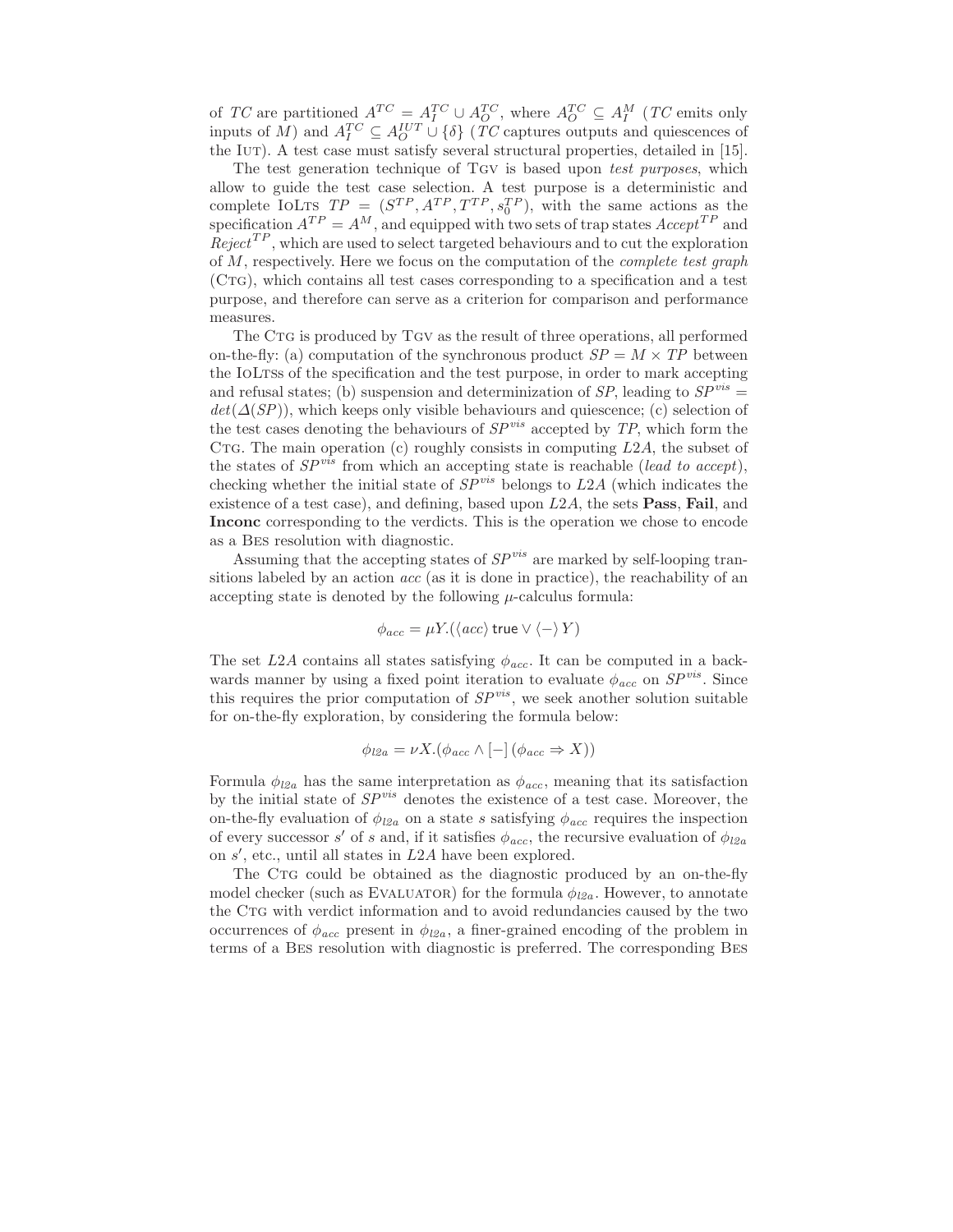denotes the model checking problem of  $\phi_{l2a}$  on  $SP^{vis}$ , by applying the translation given in Section 3.1 (s, s' are states of  $SP^{vis}$ ):

$$
\begin{aligned} \{X_s =_{\nu} Y_s \wedge \bigwedge_{s \to s'} (Z_{s'} \vee X_{s'})\}, \{Y_s =_{\mu} \bigvee_{s \stackrel{acc}{\to} s'} \text{true} \vee \bigvee_{s \to s'} Y_{s'}\},\\ \{Z_s =_{\nu} \bigwedge_{s \stackrel{acc}{\to} s'} \text{false} \wedge \bigwedge_{s \to s'} Z_{s'}\} \end{aligned}
$$

If  $X_{s_0^{vis}}$  is true, then a positive diagnostic (example) can be exhibited in the form of a boolean subgraph [23] containing, for each conjunctive variable (such as  $X_s$ and  $Z_s$ ), all its successor variables, and for each disjunctive variable (such as  $Y_s$ ) only one successor which evaluates to true. This diagnostic can be obtained by another forward traversal of the boolean graph portion already explored for evaluating  $X_{s_0^{vis}}$ . We turn it into a C<sub>TG</sub> in the following manner: we associate a state of the CTG to each variable  $X_s$ ; we produce an accepting transition going out of  $X_s$  only if the first subformula in the right-hand side of the equation defining  $Y_s$  is true (i.e., s has an *acc*-successor); we produce a transition  $X_s \stackrel{a}{\rightarrow}$  $X_{s'}$  for each state  $s'$  such that  $Z_{s'}$  is false. Note that the diagnostic for variables  $Z_s$  does not need to be explored. Additional verdict information in the form of refuse and inconclusive transitions is produced in a similar way during disgnostic generation, since the information needed for verdicts in the CTG is local w.r.t. states of L2A [15].

In the discussion above, formula  $\phi_{l2a}$  was evaluated on the IoLTs  $SP^{vis}$  obtained after suspension and determinization of *SP*; however, these two operations can also be performed *after* test case selection. In other words, the Bes based generation procedure sketched above can be applied directly on the synchronous product *SP* between the specification and the test purpose, producing a 'raw' CTG, which is subsequently suspended and determinized to yield the final CTG. This procedure underlies the EXTRACTOR tool we developed within CADP for producing raw CTGs, which are then processed by the DETERMINATOR tool  $[12]$ , resulting in Crgs strongly bisimilar to those produced by Tgv. Although this ordering of operations is not the most efficient one for sequential on-the-fly test case generation (since the IoLTs of the specification can contain large amounts of  $\tau$ -transitions), it appears to be suitable for the distributed setting, since it leads to large Bess solved efficiently by our distributed algorithm Mb-DSolve.

## **4 Implementation and Experiments**

The model checker EVALUATOR  $3.5\,$  [26, 24] and the test case generator EXTRACTOR (see Figure 3) have been developed within CADP  $[11]$  by using the generic OPEN/CÆSAR environment [10] for on-the-fly exploration of LTSs.

EVALUATOR (*resp.* EXTRACTOR) consists of two parts: a front-end, responsible for encoding the verification of the  $L^1_\mu$  formula (*resp.* the test selection guided by the test purpose  $LTS_2$ ) on  $LTS_1$  as a BES resolution, and for producing a counterexample ( $resp$ . a CTG) by interpreting the diagnostic provided by the Bes resolution; and a back-end, responsible of Bes resolution, playing the role of verification engine.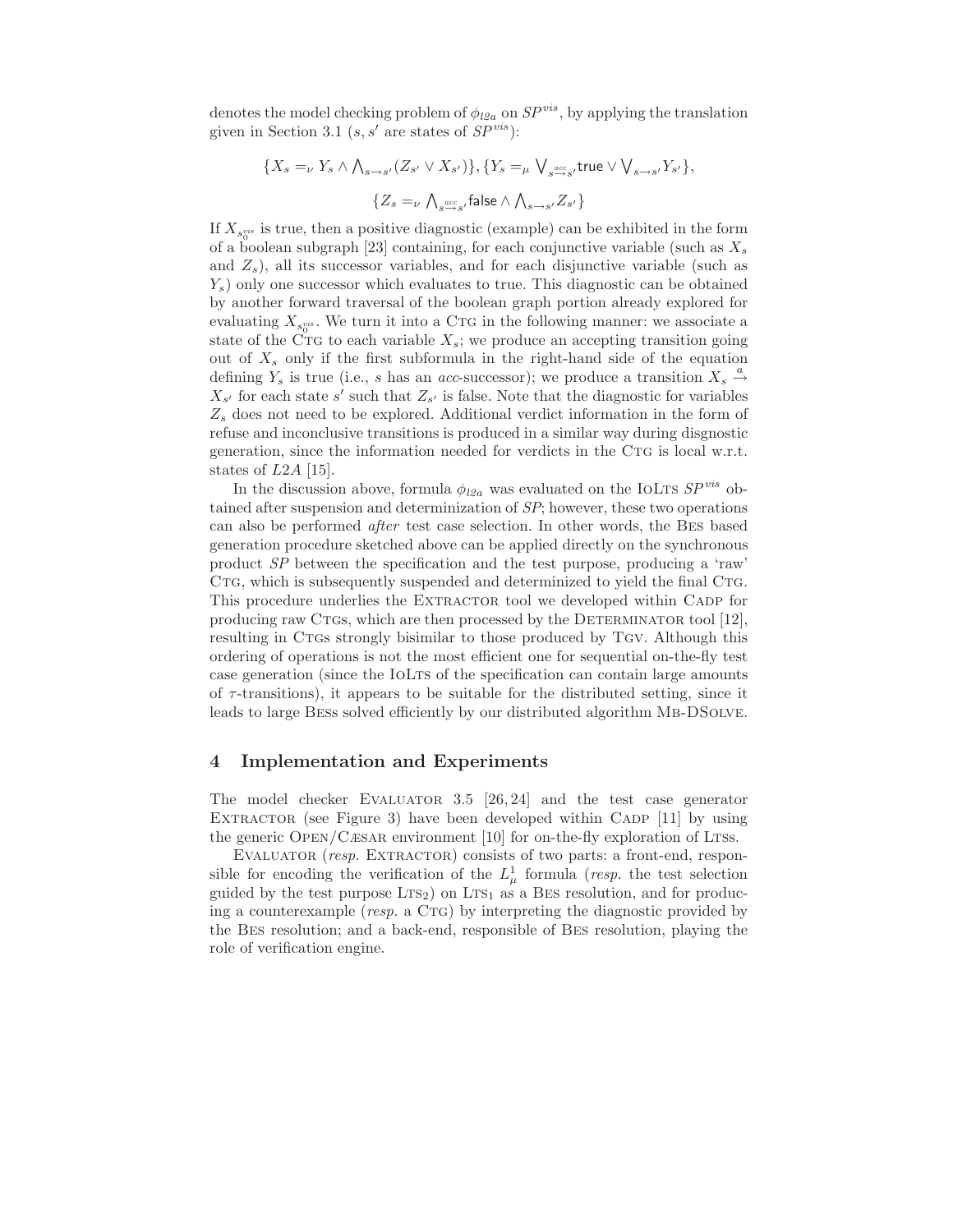

Fig. 3. The distributed on-the-fly tools EVALUATOR and EXTRACTOR

Sequential and distributed versions of EVALUATOR and EXTRACTOR are obtained by using as back-end either the sequential algorithms of the Cæsar Solve library [24, 25], or the Mb-DSolve algorithm, respectively.

 $MB-DSOLVE$  (15000 lines of C code) is a conservative extension of the distributed resolution algorithm DSolve [17] for single block Bess and was implemented by using the Open/Cæsar environment. The size of the worker and supervisor processes is roughly the double in MB-DSOLVE w.r.t. DSOLVE. For communication, MB-DSOLVE is also based on the CÆSAR\_NETWORK library of Cadp, which offers a set of 40 primitives finely-tuned for verification problems, such as non-blocking asynchronous emission/reception of messages through Tcp/Ip sockets and explicit memory management by means of bounded communication buffers.

We present in this section experimental measures comparing the distributed versions of EVALUATOR and EXTRACTOR with their sequential counterparts and (as regards EVALUATOR) with the UPPDMC distributed model checker.

#### **4.1 Performance of distributed model checking**

We begun our experiments by checking two simple properties expressed in modal  $\mu$ -calculus, namely absence of deadlock  $(\nu X.(\langle -\rangle \text{true} \wedge [-X])$  and presence of livelock  $(\mu X.(\nu Y.(\langle \tau \rangle Y) \vee \langle - \rangle X))$ , on a cluster of 21 XEON 2.4 GHz Pcs, with 1.5 GB of RAM, running LINUX, and interconnected by a 1 Gigabit ETHERNET network. These properties were checked on the largest LTSs of the VLTS benchmark. Figure 4 shows the speedup and memory ratio between distributed EVALUATOR and its sequential optimized version based on the reso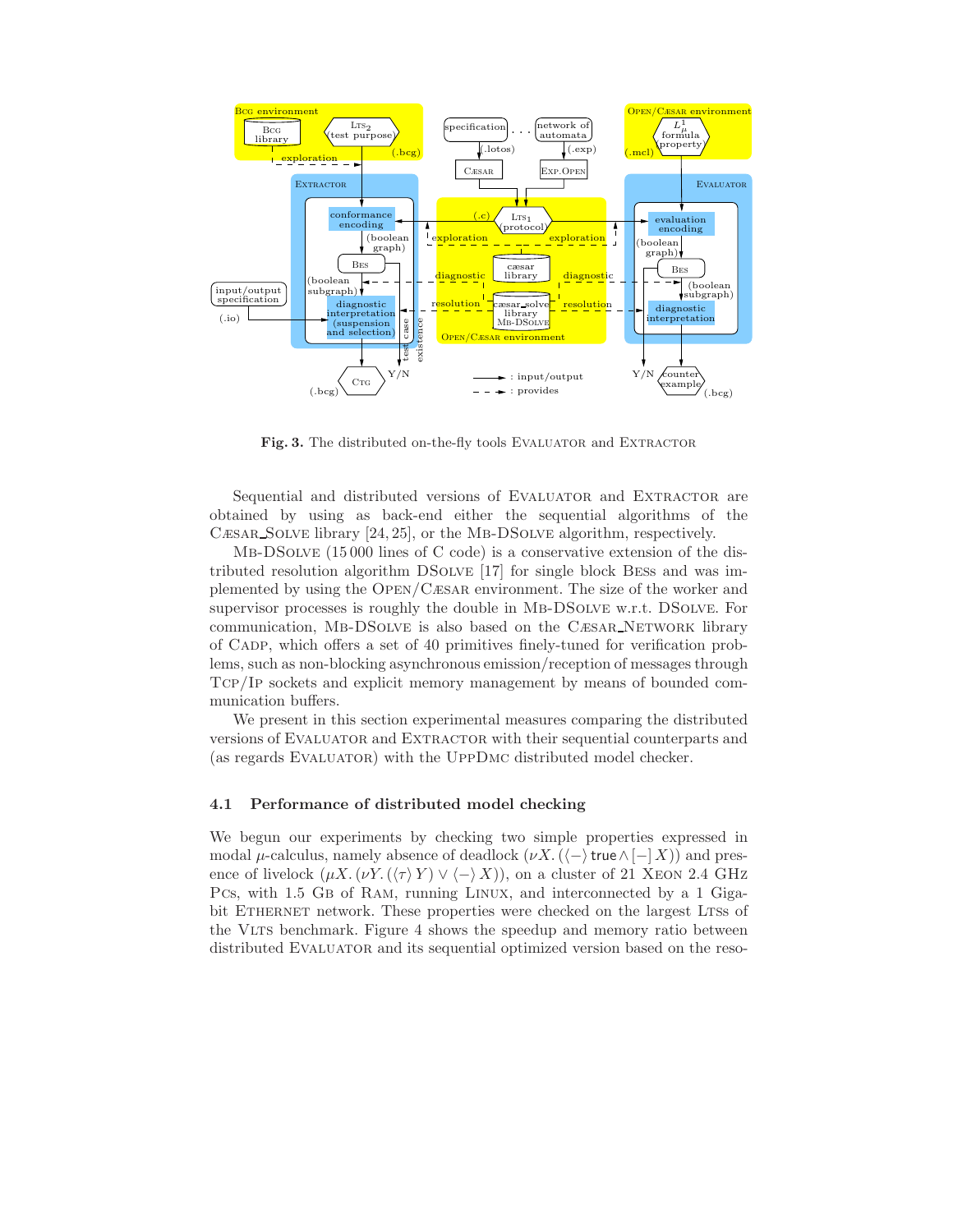lution algorithms for disjunctive/conjunctive Bess present in Cæsar Solve [24, 25]. The sequential version is very fast in finding counterexamples, but when it is necessary to explore the underlying BES entirely (e.g., for  $cwi$ -7838-59101), the distributed version becomes interesting, allowing close to linear speedups and a good scalability as the number of workers increases. The memory overhead of the distributed version is not really affected by an increasing number of workers and remains low, with an averaged memory consumption around 5 times bigger than the sequential one. Moreover, we observed almost no idle time, the distributed computation using systematically around 99% of the Cpus capacity on each worker node. This is partly a consequence of the well-balanced data partitioning induced by the static hash function, and indicates a good overlapping between communications and computations.



**Fig. 4.** Speedup (a) and memory overhead (b) of distributed w.r.t. sequential EVALUATOR when checking absence of deadlock

We have also compared time and memory performances of distributed Evaluator against the UppDmc model checker based on game graphs. Results are given in Table 1, where each VLTS example considered (e.g., vasy 2581 11442, an LTs with  $2581 \cdot 10^3$  states and  $11442 \cdot 10^3$  transitions) is checked for deadlock and livelock. Distributed EVALUATOR is very fast in detecting counterexamples, which explains most of the improvements in time and memory compared to UppDmc. When the whole Bes (*resp.* game graph) has to be explored (e.g., for *vasy* 6020 19353), the execution time is closer to that of UppDmc, but always remains between 2 and 8 times lower. In this case, the memory consumption of distributed EVALUATOR is slightly greater w.r.t. UppDmc; this is due to the simple data structures used for storing backward dependencies (linked lists) and could be reduced by using more compact data structures (e.g., packet lists).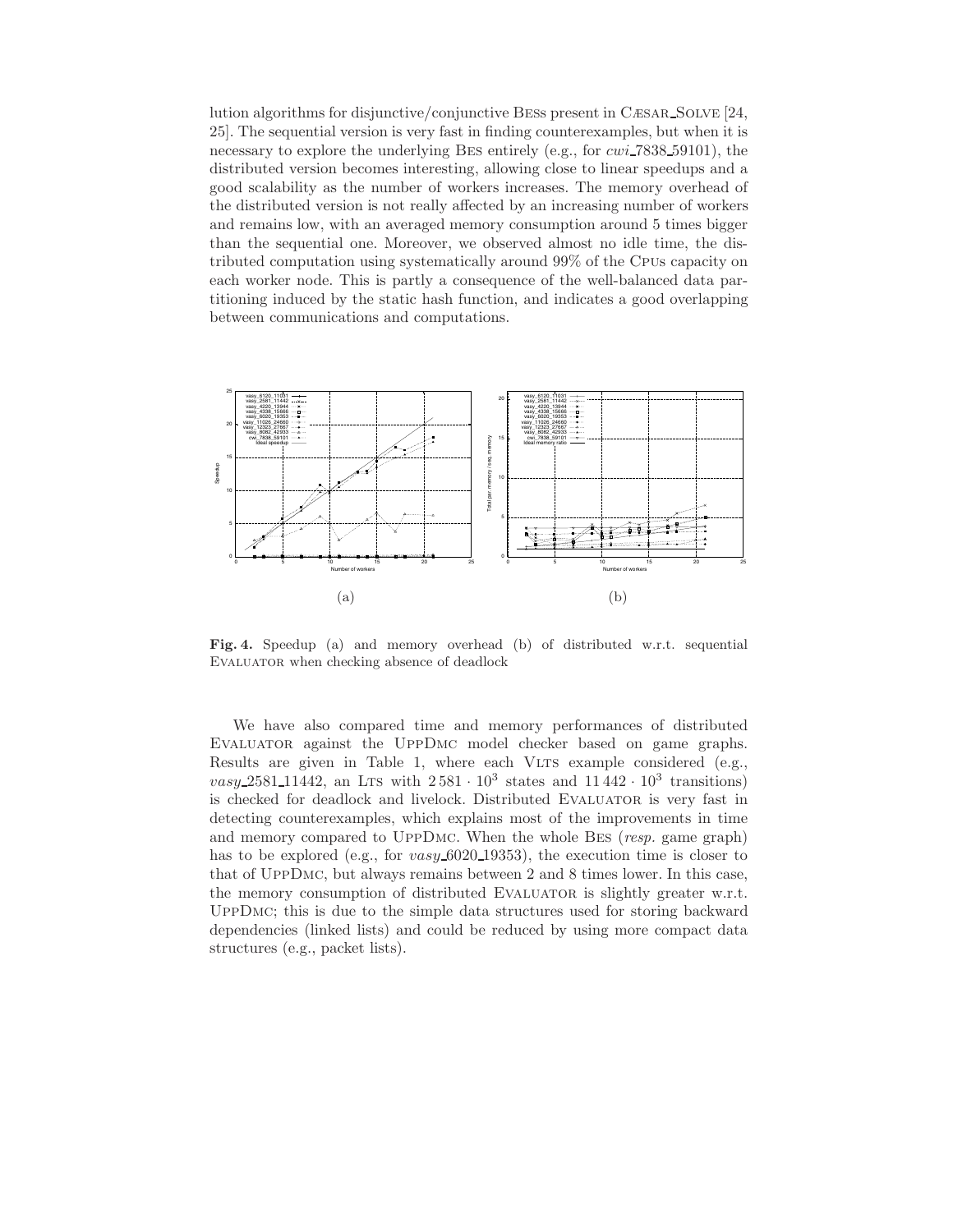| <b>IEXAMPLE</b>                                            | absence of deadlock |     |       |         |         | presence of livelock |      |      |         |                         |
|------------------------------------------------------------|---------------------|-----|-------|---------|---------|----------------------|------|------|---------|-------------------------|
|                                                            | truth∥∪             | s   | MB)IE | . (S) . | 巴       | $(MB)$ [truth $U$    | S    | MВ   | ) II EG | $MB$ ) $\parallel$<br>E |
| $\lceil \text{vasy} \_2581 \_11442 \rceil$ false           |                     | 44  | 461   |         | 272     | false                | 47   | n.c. |         | 844                     |
| $[vasy_4338_15666]$ false                                  |                     | 64  | 745   | 2       | 313     | talse                | 64   | n.c. |         | 1 203                   |
| $\lceil \text{vasy}_{\text{}} 6020_{\text{}} 19353 \rceil$ | true                | 59  | 1 085 | 24      | 1 239   | true                 | 125  | n.c. |         | 1442                    |
| $\lceil \frac{vasy - 6120 - 11031 \rceil}{\rceil}$ false   |                     | 95  | 947   |         | 170     | false                | 108  | n.c. | 13      | 1092                    |
| $cwi_{1}7838_{1}59101$                                     | true                | 149 | 1531  | 46      | 2 2 9 8 | true                 | -314 | n.c. | l 6     | 2793                    |
| $\lceil \text{vasy}\_8082\_42933 \rceil$                   | false               | 162 | 1374  |         | 268     | false                | 134  | n.c. | 24      | 2401                    |

**Table 1.** Execution time (in seconds) and memory consumption (in MB) of two distributed on-the-fly model checkers: UppDmc (U) with 25 nodes and Evaluator (E) with 21 nodes

We further experimented the scalability of distributed EVALUATOR by considering LTSs of increasing size and more complex properties taken from the  $\text{CADP}\$  demos<sup>2</sup>. For instance, we used the following formula, stating that after a *put* action, either a livelock, or a *get* action will be eventually reached:

 $\nu X.\left([put]\,{\mu} Y.\left( (\nu Z.(\langle\tau\rangle\,Z)\vee(\langle-\rangle\, \mathsf{true}\,\wedge\,\overline{[get]}\ \mathsf{false})\right) \vee(\langle-\rangle\,\mathsf{true}\,\wedge\,[-]\,Y)\right) \wedge [-]\,X)$ 

Using distributed EVALUATOR on 10 machines, we successfully checked in 90 seconds that an Lts with 6 067 712 states and 19 505 146 transitions (modelling the behaviour of a communication protocol that exchanges 256 different messages) satisfies this property, whereas the sequential version (based onDFs algorithm) of Evaluator achieved it in a prohibitive time, e.g., more than 15 minutes. When using the sequential version (based on BFS) of EVALUATOR, the advantage of distributed EVALUATOR over sequential solution is emphasized since data is equally splited over a network of machines, whereas sequential BFS evaluations need to store locally a lot of information, and are thus more prone to memory shortage than DFS traversals.

#### **4.2 Performance of distributed conformance test case generation**

Symetrically to the model checking experiments presented in Section 3.1, we adopted a generic approach for experimenting conformance test case generation. We used a generic test purpose (e.g., "after 10 visible actions, an accepting state is reachable") and several LTSs taken from the VLTS benchmark as inputs for our distributed test case generator tool EXTRACTOR, and studied its behaviour on generating corresponding raw CTGs, subsequently suspended and determinized using DETERMINATOR. Distributed EXTRACTOR exhibits a good behavior (with significant speedup) for the resolution of the underlying BES, and generates CTGs strongly equivalent to those produced by Tgv. Further experiments are ongoing in order to get a precise comparison with Tgv in terms of speedup and memory consumption.

We also experimented the generic test purpose on an LTS with  $237\,500$  states and 760 794 transitions (modelling the behaviour of a communication proto-

 $^{2}$  http://www.inrialpes.fr/vasy/cadp/demos.html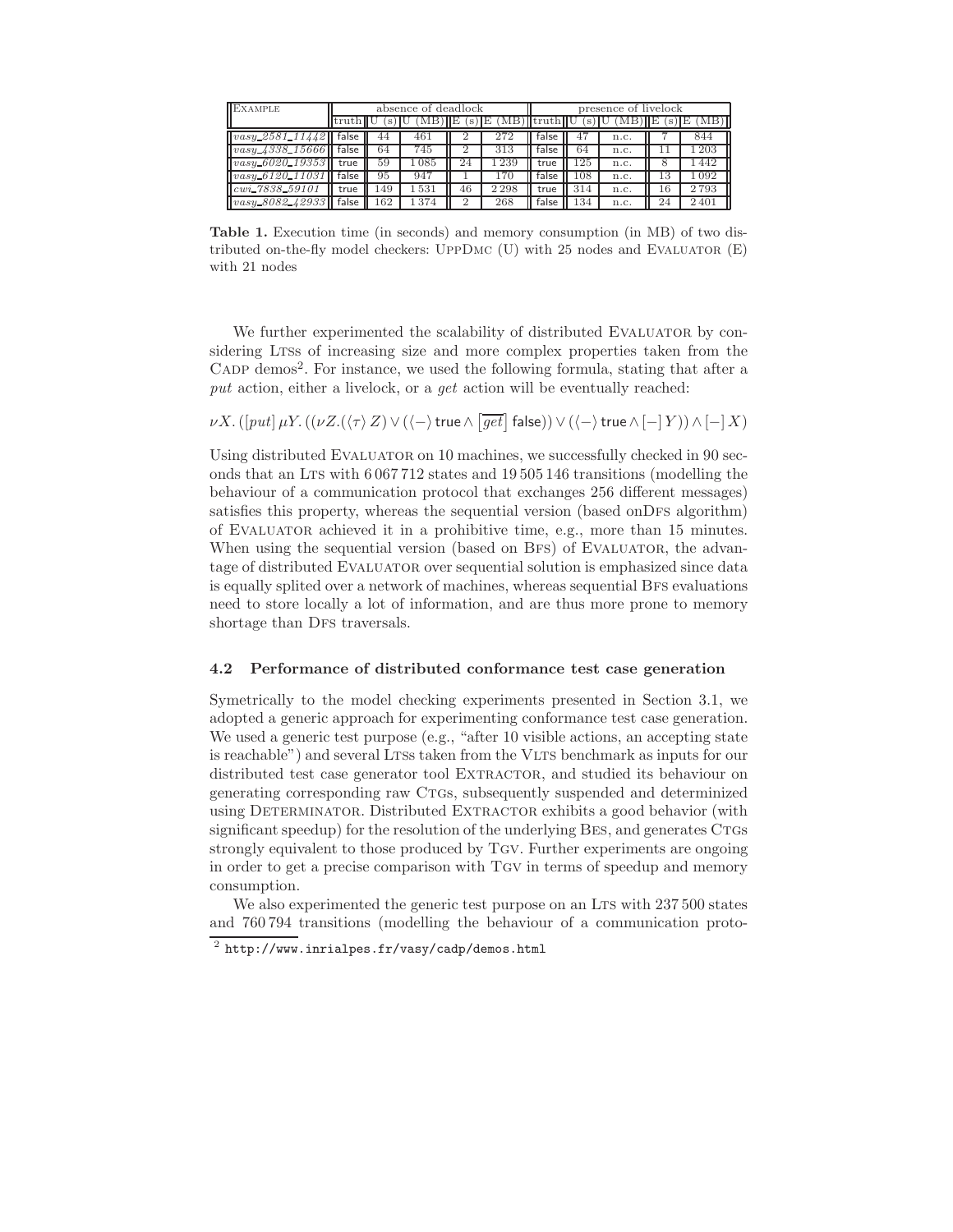col that exchanges 50 different messages) using each of the three CTG generators, namely Tgv, sequential and distributed versions of Extractor. The CTG produced by TGV contains  $10\,402$  states,  $33\,052$  transitions, whereas the CTG produced by both sequential and distributed EXTRACTOR and processed by DETERMINATOR has 20703 states and 66 002 transitions.

As regards scalability of distributed EXTRACTOR, we could resolve on 16 machines the BES corresponding to the generic test purpose and an LTS with 6 067 712 states and 19 505 146 transitions (previously used for model checking) in less than 372 seconds, whereas sequential EXTRACTOR took more than 30 minutes, and we stopped the execution of Tgv after an hour of computation. Another concern is the good memory consumption exhibited by EXTRACTOR tool for both sequential and distributed versions. An example is the VLTS benchmark  $cwi$  2165 8723 on which TGV had a extremely rapid memory shortage (less than a minute of computation) whereas EXTRACTOR was still computing after 25 minutes.

## **5 Conclusion and Future Work**

Building efficient and generic verification components is crucial for facilitating the development of robust explicit-state analysis tools. Our Mb-DSolve algorithm for distributed on-the-fly resolution of multiple block, alternation-free Bess, goes towards this objective. Mb-DSolve was designed to be compliant with the interface of the BES resolution library CÆSAR\_SOLVE  $[24, 25]$ , thus being directly available as verification back-end for all analysis tools based on Cæsar Solve. Here we illustrated its application for alternation-free  $\mu$ calculus model checking and conformance test generation, as distributed computing engine for the tools EVALUATOR [26, 24] and EXTRACTOR, developed within CADP  $[11]$  using the generic OPEN/CÆSAR environment  $[10]$  for LTS exploration.

The modular architecture of these tools does not penalize their performance. Our experiments using large state spaces from the VLTS benchmarks have shown that distributed EVALUATOR compares favourably in terms of speed and memory with UppDmc, the other existing implementation of distributed on-the-fly model checking, based on game graphs [13]. Moreover, distributed EVALUATOR exhibits a good speedup and scalability w.r.t. its sequential version, relying on the optimized algorithms of Cæsar Solve for disjunctive/conjunctive Bess. Distributed EXTRACTOR, to our knowledge the first tool of its kind to perform distributed on-the-fly conformance test generation, allows to scale up the capabilities of well-established dedicated tools, such as Tgv [15].

We plan to continue our work along two directions. First, we will study other distributed resolution strategies, aiming at reducing memory consumption for disjunctive/conjunctive Bess, which occur frequently in practice [24]: one such strategy could combine a distributed breadth-first and a local depth-first exploration of the boolean graph. Next, we will consider the encoding of other problems, such as discrete controller synthesis, in terms of Bes resolution with diagnostic, following, e.g., the approach proposed in [32].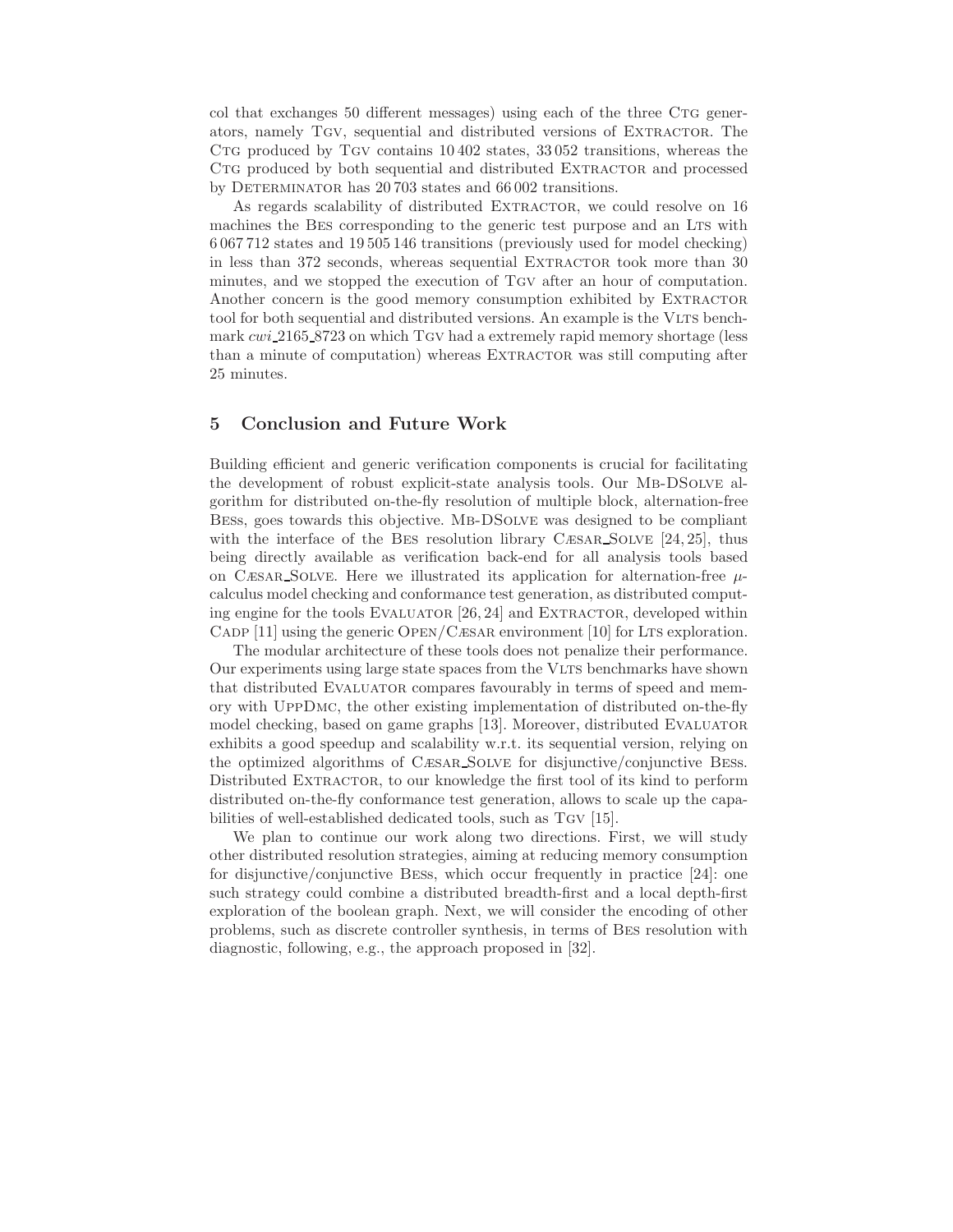## **References**

- 1. H. R. Andersen. Model checking and boolean graphs. *Th. Comp. Sci.*, 126(1):3–30, April 1994.
- 2. H. R. Andersen and B. Vergauwen. Efficient Checking of Behavioural Relations and Modal Assertion s using Fixed-Point Inversion. In *Proc. of CAV'95*, LNCS vol. 939, pp. 142–154.
- 3. D. Bergamini, N. Descoubes, Ch. Joubert, and R. Mateescu. Bisimulator: A Modular Tool for On-the-Fly Equivalence Checking. In *Proc. of Tacas'05*, LNCS vol. 3440, pp. 581–585.
- 4. B. Bollig, M. Leucker, and M. Weber. Local Parallel Model Checking for the Alternation Free Mu-Calculus. Technical Report AIB-04-2001, Aachen University of Technology, 2001.
- 5. E. M. Clarke, E. A. Emerson, and A. P. Sistla. Automatic Verification of Finite-State Concurrent Systems using Temporal Logic Specifications. *ACM Trans. on Prog. Lang. and Systems* 8(2):244–263, 1986.
- 6. R. Cleaveland and B. Steffen. A Linear-Time Model-Checking Algorithm for the Alternation-Free Modal Mu-Calculus. In *Proc. of CAV'91*, LNCS vol. 575, pp. 48–58.
- 7. X. Du, S. A. Smolka, and R. Cleaveland. Local Model Checking and Protocol Analysis. *Springer Int. J. on Software Tools for Technology Transfer (STTT)*, 2(3):219–241, 1999.
- 8. E. A. Emerson and C-L. Lei. Efficient Model Checking in Fragments of the Propositional Mu-Calculus. In *Proc. of the 1st LICS*, pp. 267–278, 1986.
- 9. M. J. Fischer and R. E. Ladner. Propositional Dynamic Logic of Regular Programs. *J. of Computer and System Sciences*, 18(2):194–211, 1979.
- 10. H. Garavel. OPEN/CÆSAR: An Open Software Architecture for Verification, Simulation, and Testing. In *Proc. of TACAS'98*, LNCS vol. 1384, pp. 68–84.
- 11. H. Garavel, F. Lang, and R. Mateescu. An Overview of CADP 2001. *European Assoc. for Software Science and Technology (EASST) Newsletter*, 4:13–24, 2002.
- 12. H. Hermanns and Ch. Joubert. A Set of Performance and Dependability Analysis Components for Cadp. In *Proc. of TACAS'03*, LNCS vol. 2619, pp. 425–430.
- 13. F. Holmén, M. Leucker, and M. Lindström. Upp $\text{DMC} \text{A}$  Distributed Model Checker for Fragments of the  $\mu$ -calculus. In *Proc. of PDMC'04*, ENTCS vol. 128, pp. 91–105.
- 14. S. T. Huang and P. W. Kao. Detecting Termination of Distributed Computations by External Agents. *J. of Inf. Sci. and Engineering*, 7(2):187–201, 1991.
- 15. C. Jard and T Jéron. TGV: Theory, Principles and Algorithms. *Springer Int. J. on Software Tools for Technology Transfer (STTT)*, 7(4):297–315, 2005.
- 16. Ch. Joubert and R. Mateescu. Distributed On-the-Fly Equivalence Checking. In *Proc. of PDMC'04*, ENTCS vol. 128, pp. 47–62.
- 17. Ch. Joubert and R. Mateescu. Distributed Local Resolution of Boolean Equation Systems. In *Proc. of PDP'05*. Ieee Computer Society Press.
- 18. D. Kozen. Results on the Propositional  $\mu$ -calculus. *Th. Comp. Sci.*, 27:333-354, 1983.
- 19. K. G. Larsen. Proof Systems for Hennessy-Milner logic with Recursion. In *Proc. of CAAP'88*, LNCS vol. 299, pp. 215–230.
- 20. K. G. Larsen. Efficient Local Correctness Checking. In *Proc. of CAV'92*, LNCS vol. 663, pp. 30–43.